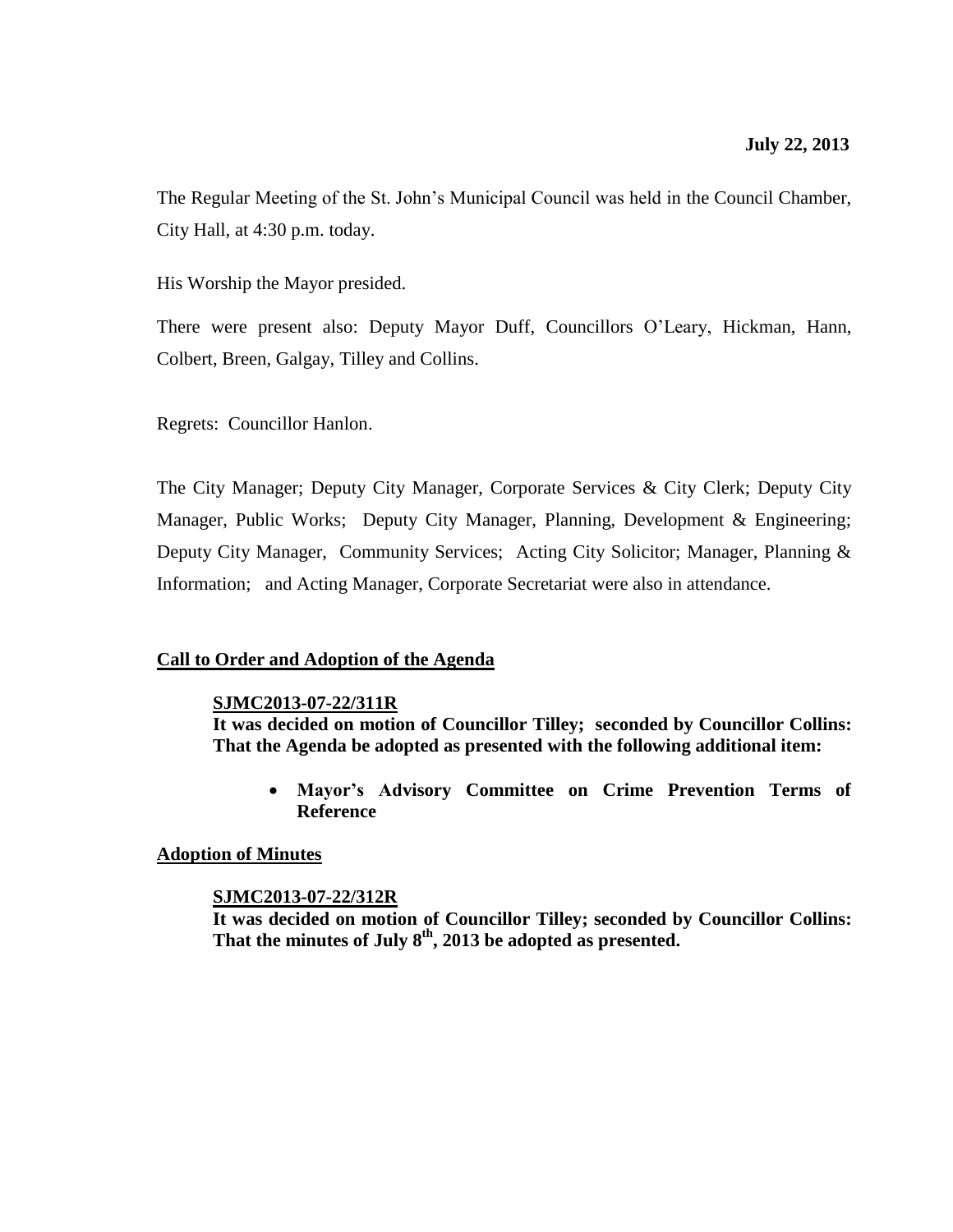#### **Business Arising**

#### **Civic Number 50 Tiffany Lane – KMK Capital Inc.**

Council considered a memo dated July 17, 2013 from the Manager of Planning and Information regarding Council's requirement to approve the resolutions for the St. John's Municipal Plan Amendment Number 112 and the St. John's Development Regulations Amendment Number 562, 2013 as adopted by Council on May 13, 2013.

#### **SJMC2013-07-22/313R**

**It was decided on motion of Councillor Hann; seconded by Councillor Tilley: That Council approve the resolutions for the St. John's Municipal Plan Amendment Number 112, 2013 and the St. John's Development Regulations Amendment Number 562, 2013 as adopted by Council on May 13, 2013. The amendments will be referred to the Department of Municipal Affairs with a request for provincial registration, as required by the Urban and Rural Planning Act.**

#### **Blackhead Road and Blackhead Crescent (Dept. of Planning File B-17-B.8)**

Council considered a memo dated July 16, 2013 from the Manager of Planning and Information regarding the above noted matter.

#### **SJMC2013-07-22/314R**

**It was decided on motion of Councillor Collins; seconded by Councillor Hickman: That Council now adopt the attached resolutions for St. John's Municipal Plan Amendment Number 111, 2013 and St. John's Development Regulations Amendment Number 560, 2013. It is further recommended that Council appoint Mr. Stan Clinton, MCIP, a member of the City's commissioner list, as the commissioner to conduct a public hearing on the Municipal Plan and Development Regulations amendments. Mr. Clinton would also consider the proposed amendment to the Regional Plan at this same public hearing and would subsequently prepare a single report with recommendations for the consideration of both the Minister of Municipal Affairs and Council. The proposed date for the public hearing is Tuesday, August 13, 2013 at 7 pm at St. John's City Hall.**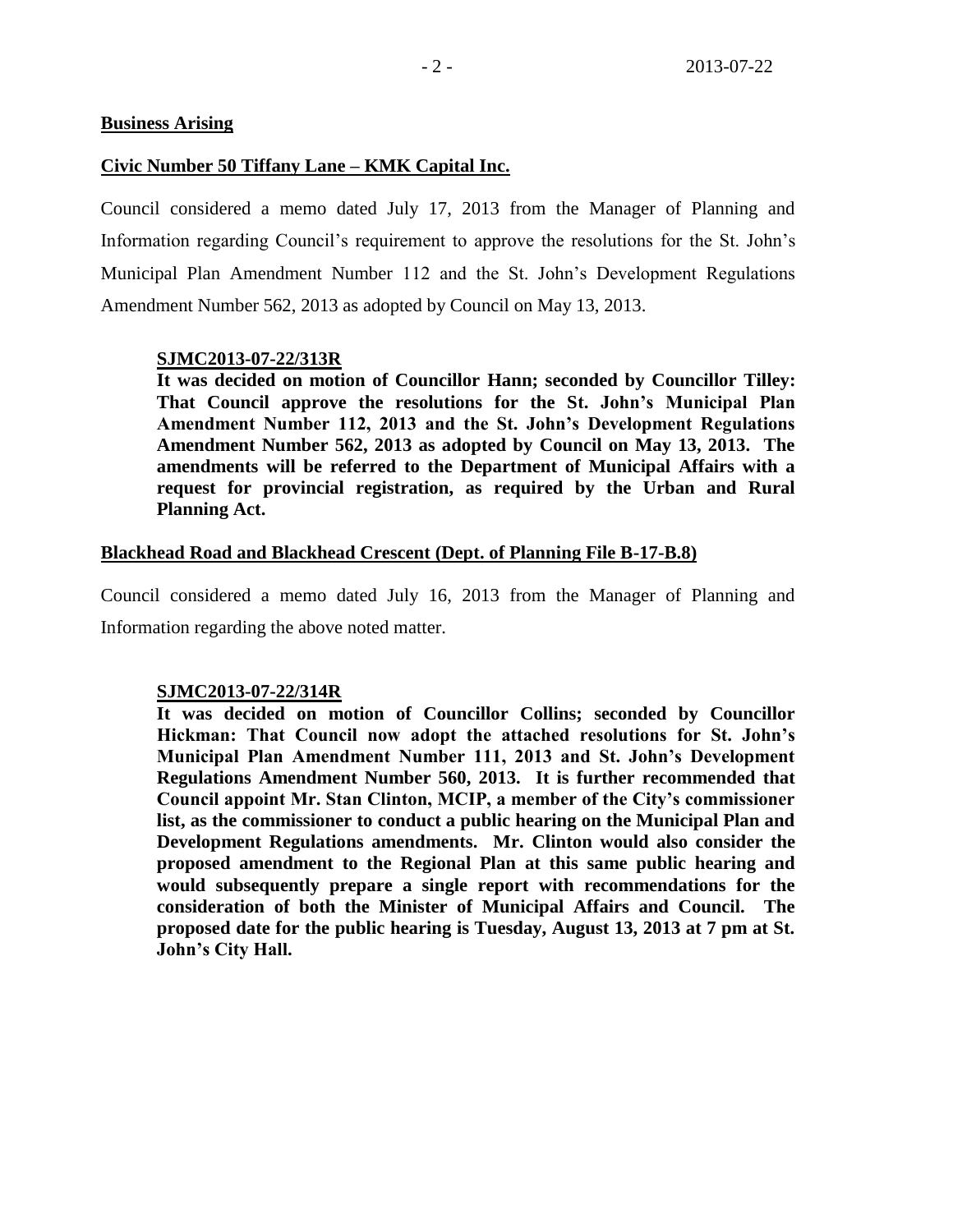#### **RESOLUTION ST. JOHN'S MUNICIPAL PLAN AMENDMENT NUMBER 111, 2013**

**WHEREAS** the City of St. John's wishes to make several existing single detached houses conforming/ permitted uses and to allow limited additional residential development along a small section of Blackhead Road and Blackhead Crescent.

**BE IT THEREFORE RESOLVED** that the City of St. John's hereby adopts the following map amendments to the St. John's Municipal Plan in accordance with the provisions of the Urban and Rural Planning Act.

> **Redesignate land east and south of Beaver Pond that is situated with frontage along sections of Blackhead Road and/or Blackhead Crescent from the Restricted (RES) District to the Rural (R) District, as more specifically shown on the Map III-1A attached.**

**BE IT FURTHER RESOLVED** that the City of St. John's requests the Minister of Municipal Affairs to register the proposed amendment in accordance with the requirements of the Urban and Rural Planning Act, 2000.

**IN WITNESS THEREOF** the Seal of the City of St. John's has been hereunto affixed and this Resolution has been signed by the Mayor and the City Clerk on behalf of Council this 22nd day of July, **2013.**

**Mayor**

**City Clerk**

I hereby certify that this Amendment has been prepared in accordance with the Urban and Rural Planning Act, 2000.

**Provincial Registration**

**\_\_\_\_\_\_\_\_\_\_\_\_\_\_\_\_\_\_\_\_\_\_\_\_\_\_\_\_\_\_\_**

**\_\_\_\_\_\_\_\_\_\_\_\_\_\_\_\_\_\_\_\_\_\_\_\_\_\_\_\_\_\_\_**

\_\_\_\_\_\_\_\_\_\_\_\_\_\_\_\_\_\_\_\_\_\_\_\_\_\_\_\_\_\_\_\_\_\_\_\_\_\_\_\_\_\_\_\_\_ **MCIP**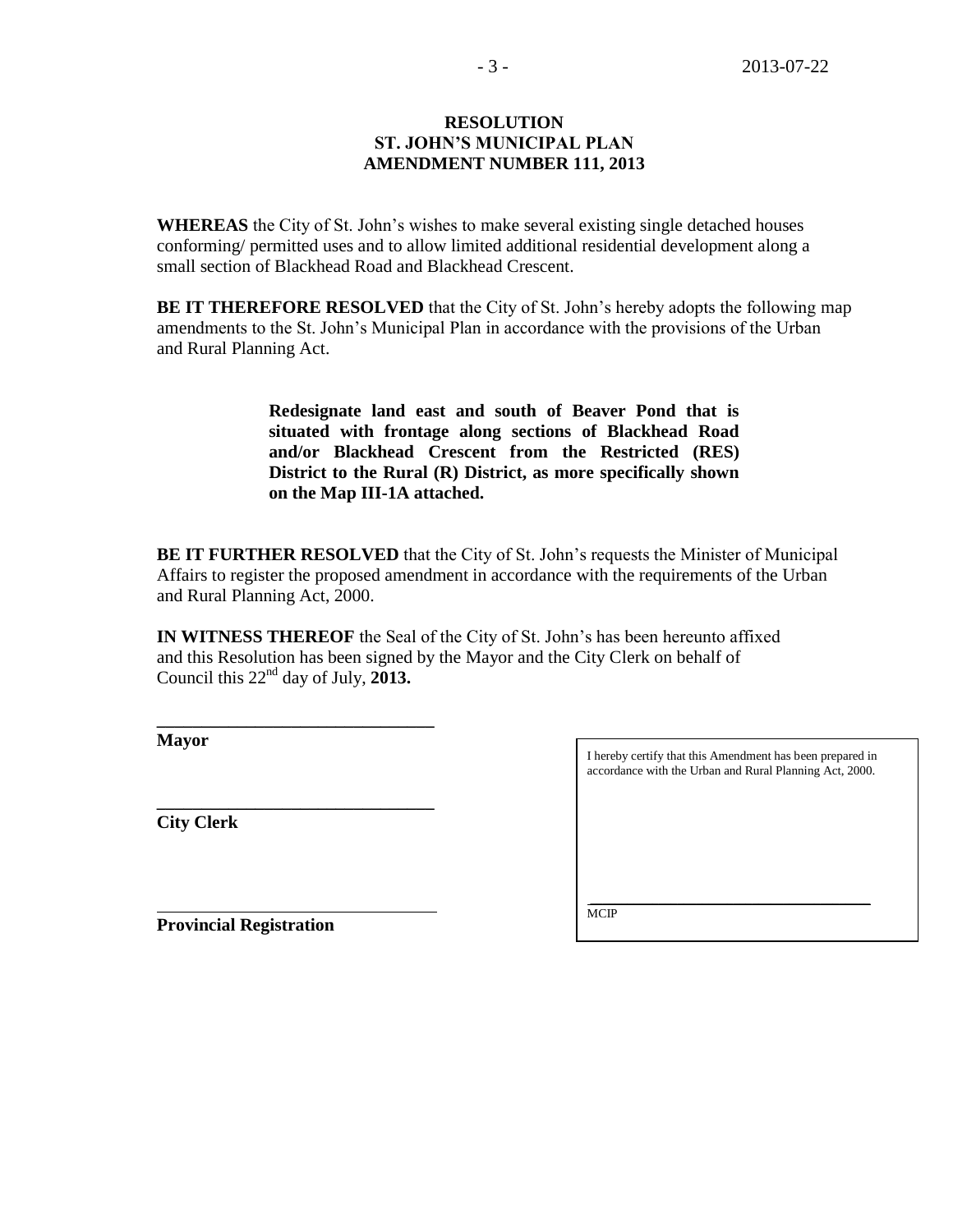

**CITY OF ST. JOHN'S MUNICIPAL PLAN Amendment No. 111, 2013** [Map III-1A]

2013 02 11 SCALE: 1:4000 CITY OF ST. JOHN'S DEPARTMENT OF PLANNING

I hereby certify that this amendment<br>has been prepared in accordance with the Urban and Rural Planning Act.

AREA PROPOSED TO BE REDESIGNATED FROM **RESTRICTED (RES) LAND USE DISTRICT** TO RURAL (R) LAND USE DISTRICT

**BLACKHEAD ROAD/BLACKHEAD CRESCENT** 

M.C.I.P. signature and seal

Mayor

**City Clerk** 

**Council Adoption** 

**Provincial Registration**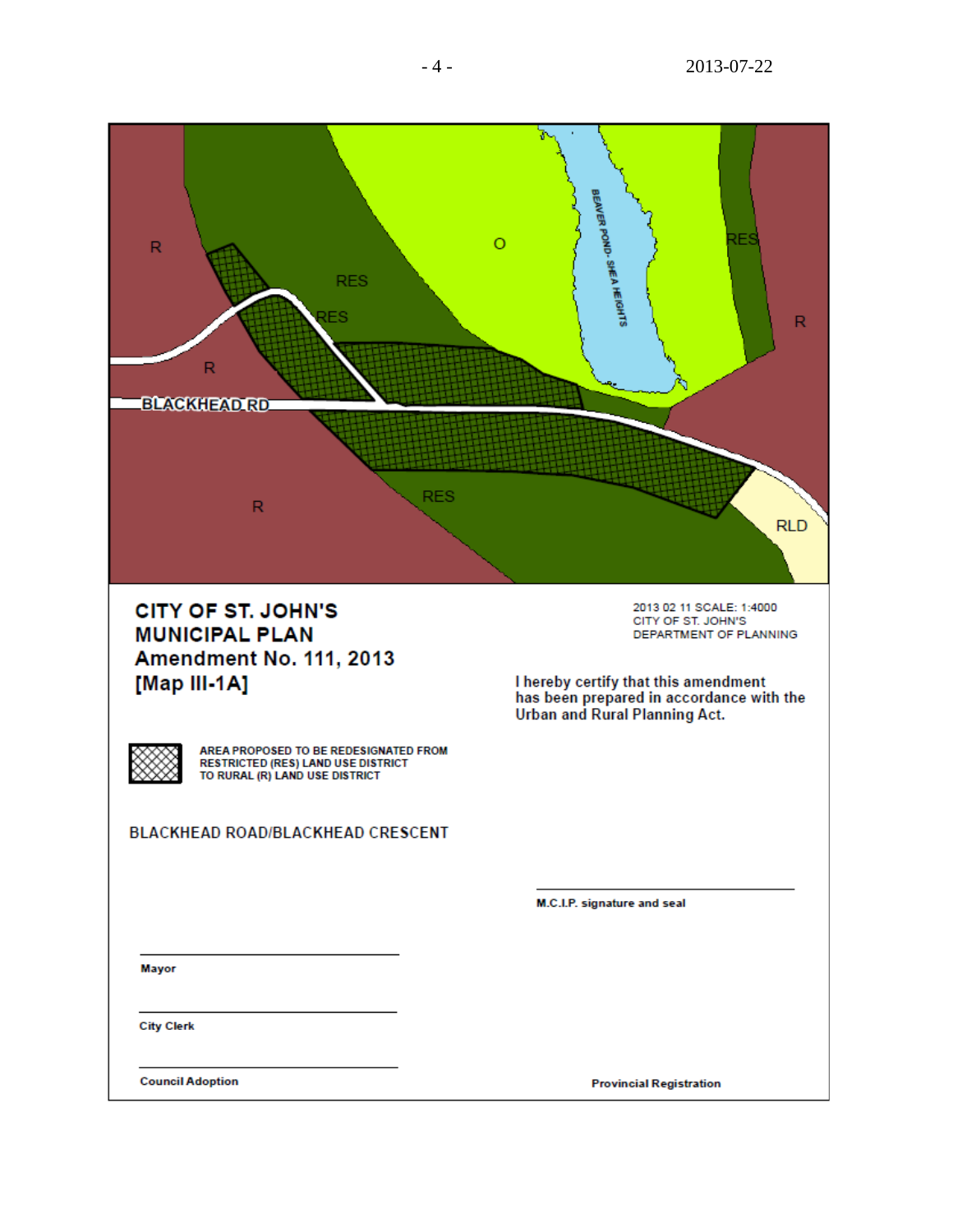#### **RESOLUTION ST. JOHN'S DEVELOPMENT REGULATIONS AMENDMENT NUMBER 560, 2013**

**WHEREAS** the City of St. John's wishes to make several existing single detached houses conforming/ permitted uses and to allow limited additional residential development along a small section of Blackhead Road and Blackhead Crescent.

**BE IT THEREFORE RESOLVED** that the City of St. John's hereby adopts the following map amendments to the St. John's Development Regulations in accordance with the provisions of the Urban and Rural Planning Act.

> **Rezone land east and south of Beaver Pond that is situated with frontage along sections of Blackhead Road and/or Blackhead Crescent from Open Space Reserve (OR) and the Rural (R) to Rural Residential Infill (RRI), as more specifically shown on the Map Z-1A attached.**

**BE IT FURTHER RESOLVED** that the City of St. John's requests the Minister of Municipal Affairs to register the proposed amendment in accordance with the requirements of the Urban and Rural Planning Act, 2000.

**IN WITNESS THEREOF** the Seal of the City of St. John's has been hereunto affixed and this Resolution has been signed by the Mayor and the City Clerk on behalf of Council this  $22<sup>nd</sup>$  day of July, 2013.

**Mayor**

**City Clerk**

**Provincial Registration**

**\_\_\_\_\_\_\_\_\_\_\_\_\_\_\_\_\_\_\_\_\_\_\_\_\_\_\_\_\_\_**

**\_\_\_\_\_\_\_\_\_\_\_\_\_\_\_\_\_\_\_\_\_\_\_\_\_\_\_\_\_** 

I hereby certify that this Amendment has been prepared in accordance with the Urban and Rural Planning Act, 2000.

\_\_\_\_\_\_\_\_\_\_\_\_\_\_\_\_\_\_\_\_\_\_\_\_\_\_\_\_\_\_\_\_\_\_\_\_\_\_\_\_\_\_\_\_\_\_\_\_\_\_\_ **MCIP**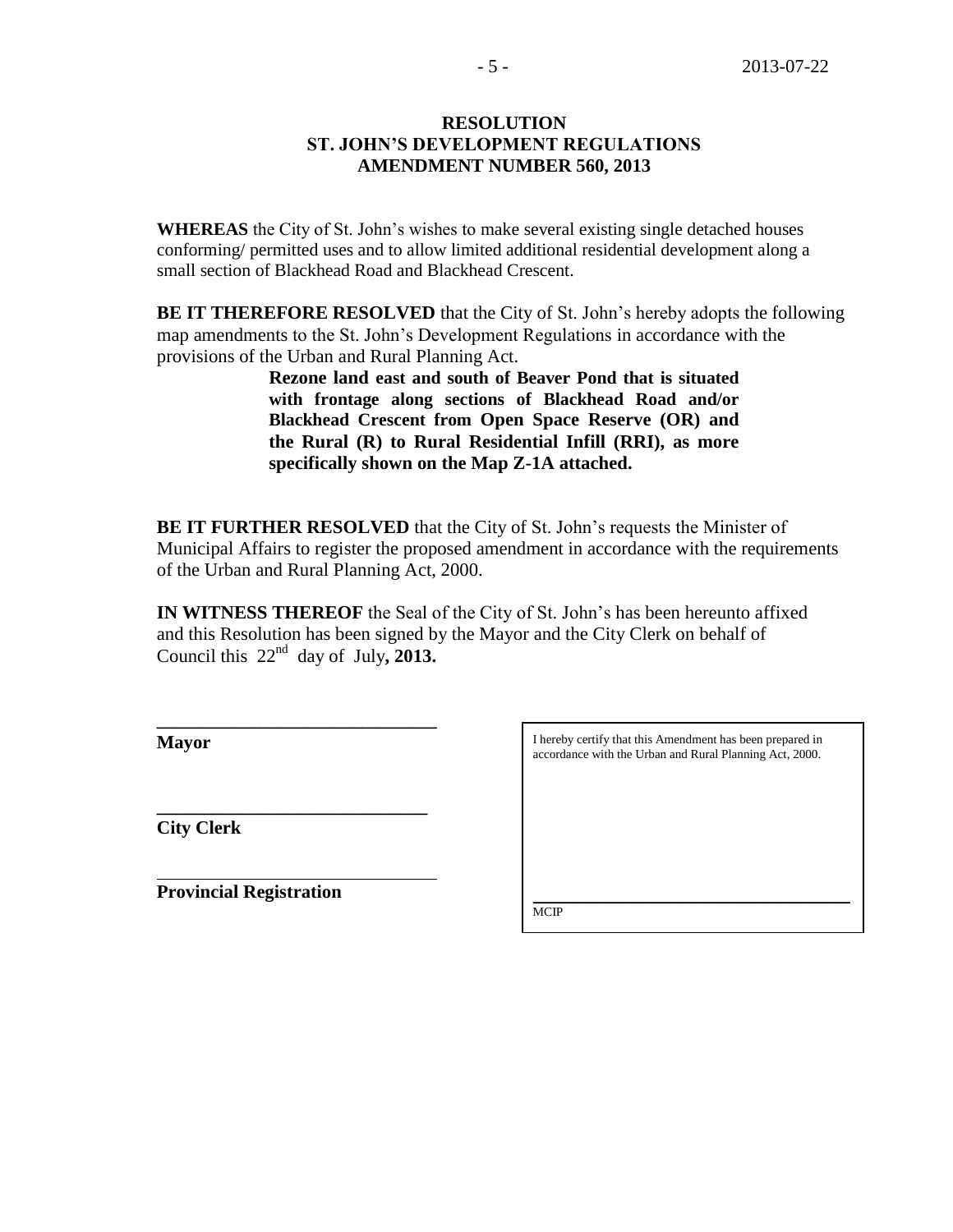

AREA PROPOSED TO BE REZONED FROM<br>RURAL (R) LAND USE ZONE TO RURAL RESIDENTIAL INFILL (RRI) LAND USE ZONE

AREA PROPOSED TO BE REZONED FROM<br>OPEN SPACE RESERVE (OR) LAND USE ZONE TO RURAL RESIDENTIAL INFILL (RRI) LAND USE ZONE

BLACKHEAD ROAD/BLACKHEAD CRESCENT

M.C.I.P. signature and seal

**Mayor** 

**City Clerk** 

**Council Adoption** 

**Provincial Registration**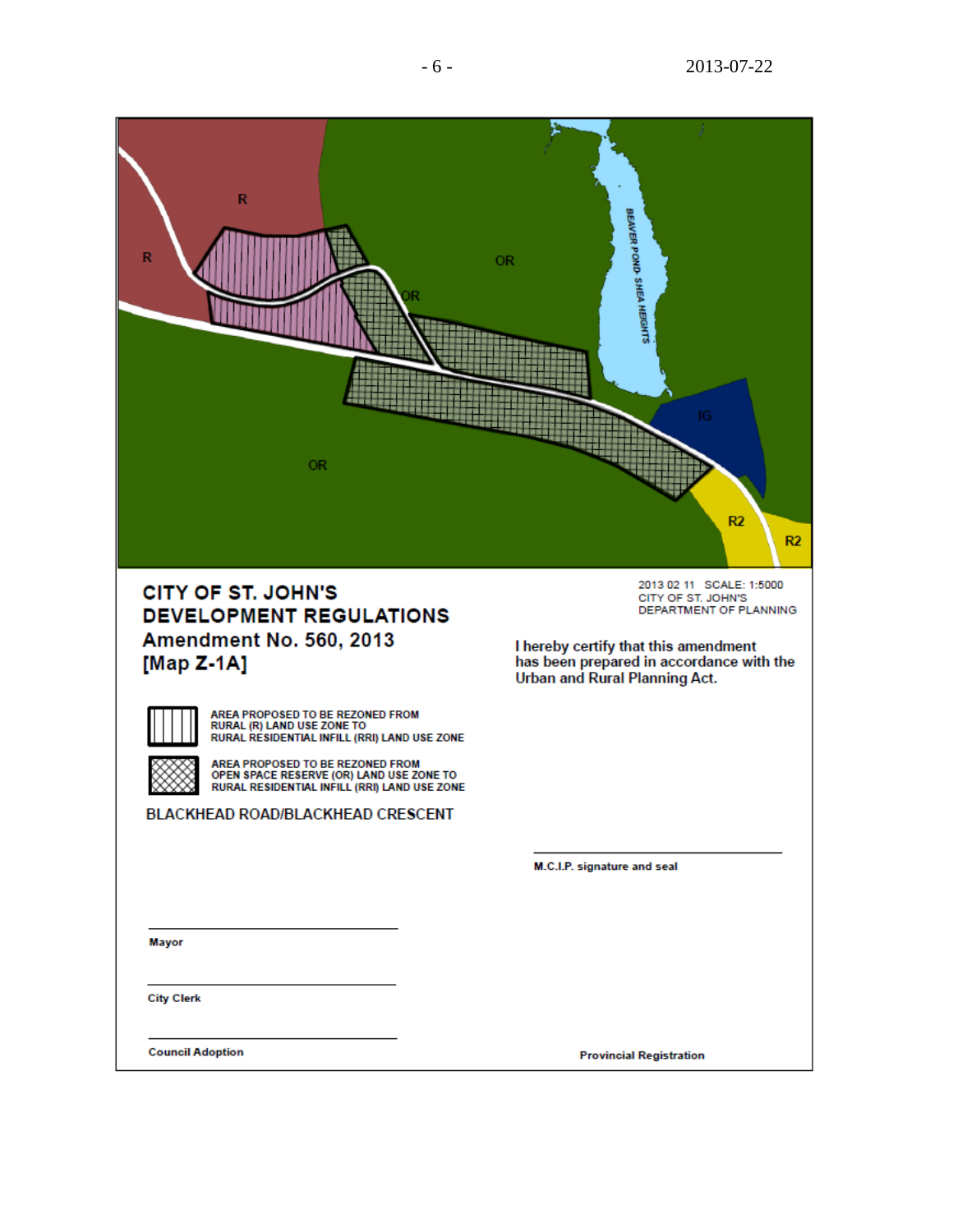#### **430-436 Water St. – Proposed Site Redevelopment: File B.17-W.1 (12-00287)**

Council considered a memo dated July 19, 2013 from the Manager of Planning and Information regarding the above noted matter.

#### **SJMC2013-07-22/315R**

**It was moved by Councillor Hann; seconded by Councillor Tilley: That Council proceed to consider the recommendations in the earlier staff memo dated June 20, 2013 wherein it is recommended that Council proceed with the amendment process and that staff will prepare the necessary text and map amendments to the Municipal Plan and Development Regulations and forward these to the Department of Municipal Affairs with the request for the issuance of a Provincial release for the amendments. It is further recommended that Council accept a cash payment in lieu of the 16 parking spaces that cannot be provided for the proposed redevelopment of 430-436 Water Street.** 

Deputy Mayor Duff advised that the City must be cautious about how it uses its discretion when imposing the cash payment in lieu option given that the City has spent a lot of money partnering with commercial entities to develop public parking spaces in the downtown. She also felt that the cash in lieu option would be more appropriately considered at such time when the City has a more enhanced public transportation infrastructure such as park and ride or rapid transit. She also suggested that the City needs to review the fee it imposes for cash in lieu payment (approximately \$18,000), given that the costs to actually create a parking space are in the vicinity of \$30,000 or more. Councillor Colbert also felt it important to identify the need for a new parking structure if such is required so that the planning process can ensue. Others expressed concern about the need to facilitate more walkability in the Downtown as well as wider streets or special lanes to accommodate public transportation.

Following discussion, the motion was unanimously carried.

#### **Notices Published**

**a. Discretionary Use Application** has been submitted by B & B Restaurant Limited requesting permission to establish a Take-Out Restaurant at **civic number 14 Forbes Street**. The total floor area of the restaurant is  $186 \text{ m}^2$ , with no seating area proposed. Proposed hours of operation are Sunday to Wednesday 11a.m.-8 p.m. and Thursday to Sunday 11a.m. – 10 p.m. No alcohol is to be served at the restaurant, onsite parking is provided. **(Ward 3)**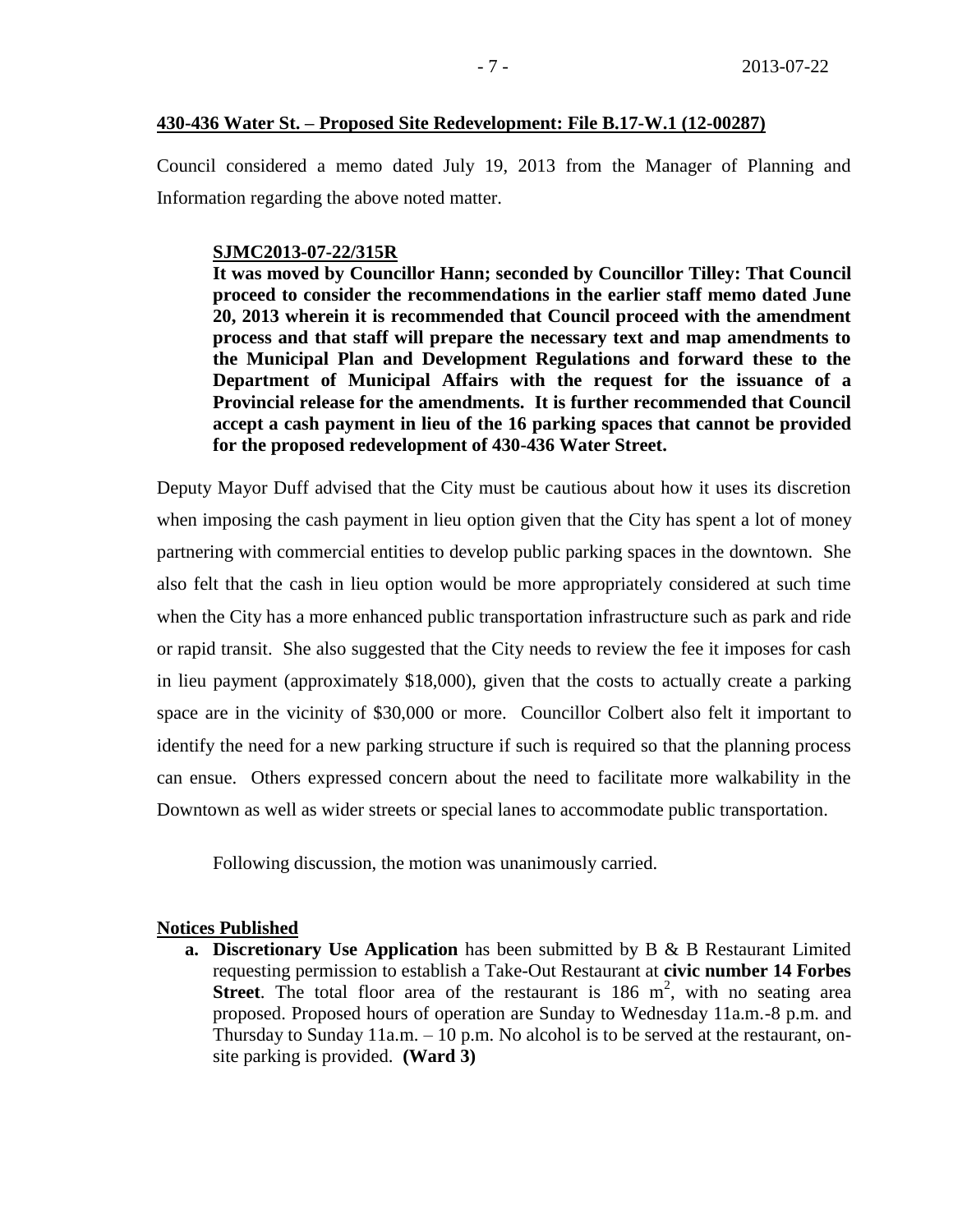#### **SJMC2013-07-22/316R**

**It was decided on motion of Councillor Tilley; seconded by Councillor Galgay: That the application be approved, subject to all applicable City requirements.** 

#### **Public Hearing Report**

## **Public Hearing Report dated July 9, 2013 Civic 24 and 28 Road DeLuxe Proposed Rezoning to the Institutional (INST) Zone**

Council considered a memorandum dated July 16, 2013 from the Manager of Planning and Information regarding the proposed rezoning of Civic 24 and 28 Road DeLuxe to the Institutional (INST) Zone. The applicant is Anglican Homes Inc.

#### **SJMC2013-07-22/317R**

**It was decided on motion of Councillor Galgay; seconded by Councillor Tilley: That the proposed rezoning of property at Civic Number 24 and 28 Road DeLuxe to the Institutional (INST) Zone be approved in principle subject to the issuance of a Provincial release from the Department of Municipal Affairs of the attached resolutions for St. John's Municipal Plan Amendment Number 116, 2013 and St. John's Development Regulations Amendment Number 577, 2013.**

# **RESOLUTION ST. JOHN'S MUNICIPAL PLAN AMENDMENT NUMBER 116, 2013**

**WHEREAS** the City of St. John's wishes to accommodate the expansion to St. Luke's Homes located at Civic Number 24 (includes Civic 20 and 26 Road DeLuxe and Civic 243 Topsail Road) and 28 Road DeLuxe.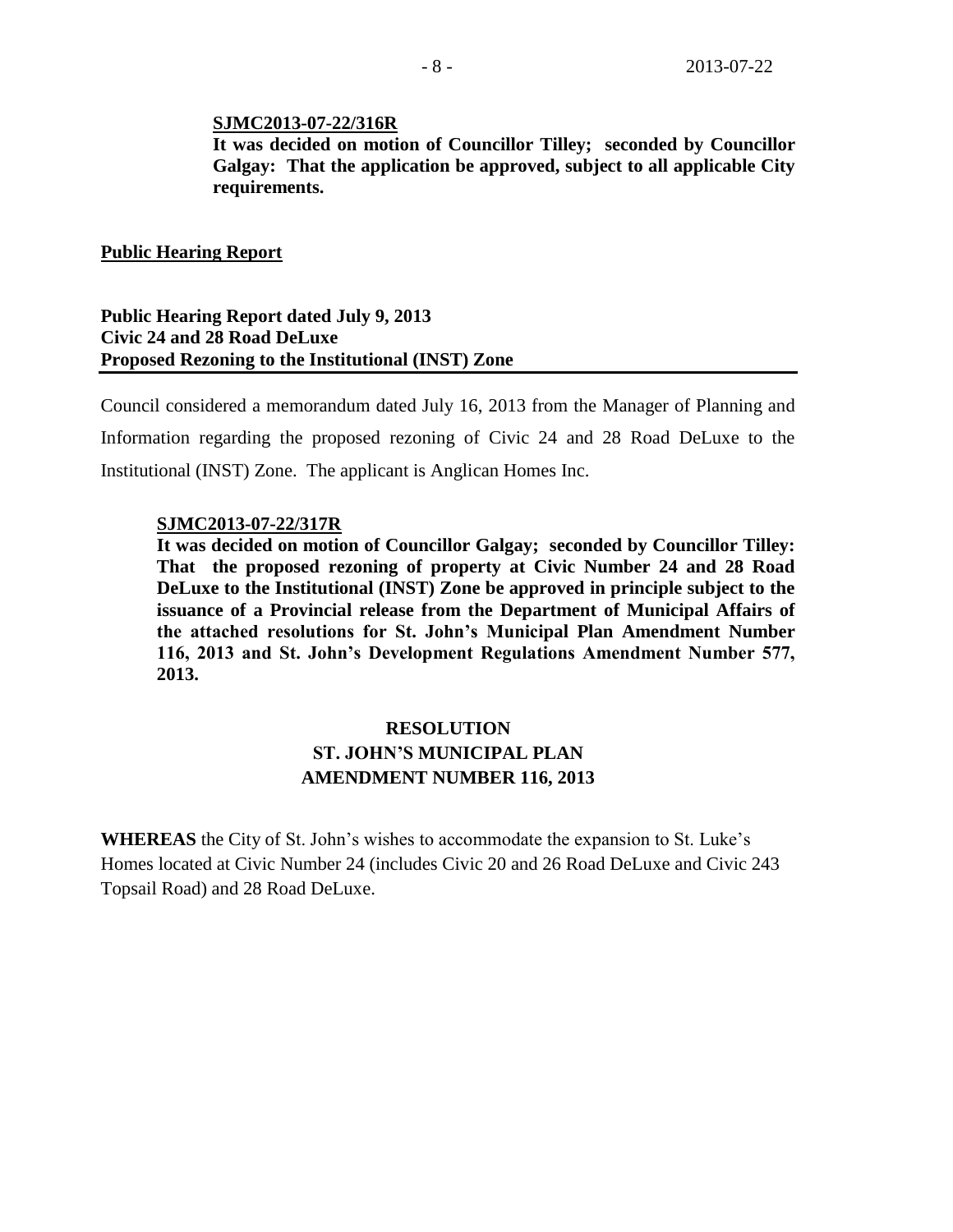**BE IT THEREFORE RESOLVED** that the City of St. John's hereby adopts the following map amendment to the St. John's Municipal Plan in accordance with the provisions of the Urban and Rural Planning Act.

> **Redesignate land at Civic Number 24 and 28 Road DeLuxe from the Residential Low Density Land Use District to the Institutional Land Use District as shown on Map III-1A attached.**

**BE IT FURTHER RESOLVED** that the City of St. John's requests the Minister of Municipal Affairs to register the proposed amendment in accordance with the requirements of the Urban and Rural Planning Act, 2000.

**IN WITNESS THEREOF** the Seal of the City of St. John's has been hereunto affixed and this Resolution has been signed by the Mayor and the City Clerk on behalf of Council this 22 nd day of July, **2013**.

**Mayor**

I hereby certify that this Amendment has been prepared in accordance with the Urban and Rural Planning Act, 2000.

**City Clerk**

**Provincial Registration**

**\_\_\_\_\_\_\_\_\_\_\_\_\_\_\_\_\_\_\_\_\_\_\_\_\_\_\_\_\_\_**

**\_\_\_\_\_\_\_\_\_\_\_\_\_\_\_\_\_\_\_\_\_\_\_\_\_\_\_\_\_\_** 

\_\_\_\_\_\_\_\_\_\_\_\_\_\_\_\_\_\_\_\_\_\_\_\_\_\_\_\_\_\_\_\_\_\_\_\_\_\_\_\_\_\_\_\_\_\_\_\_\_\_\_ **MCIP**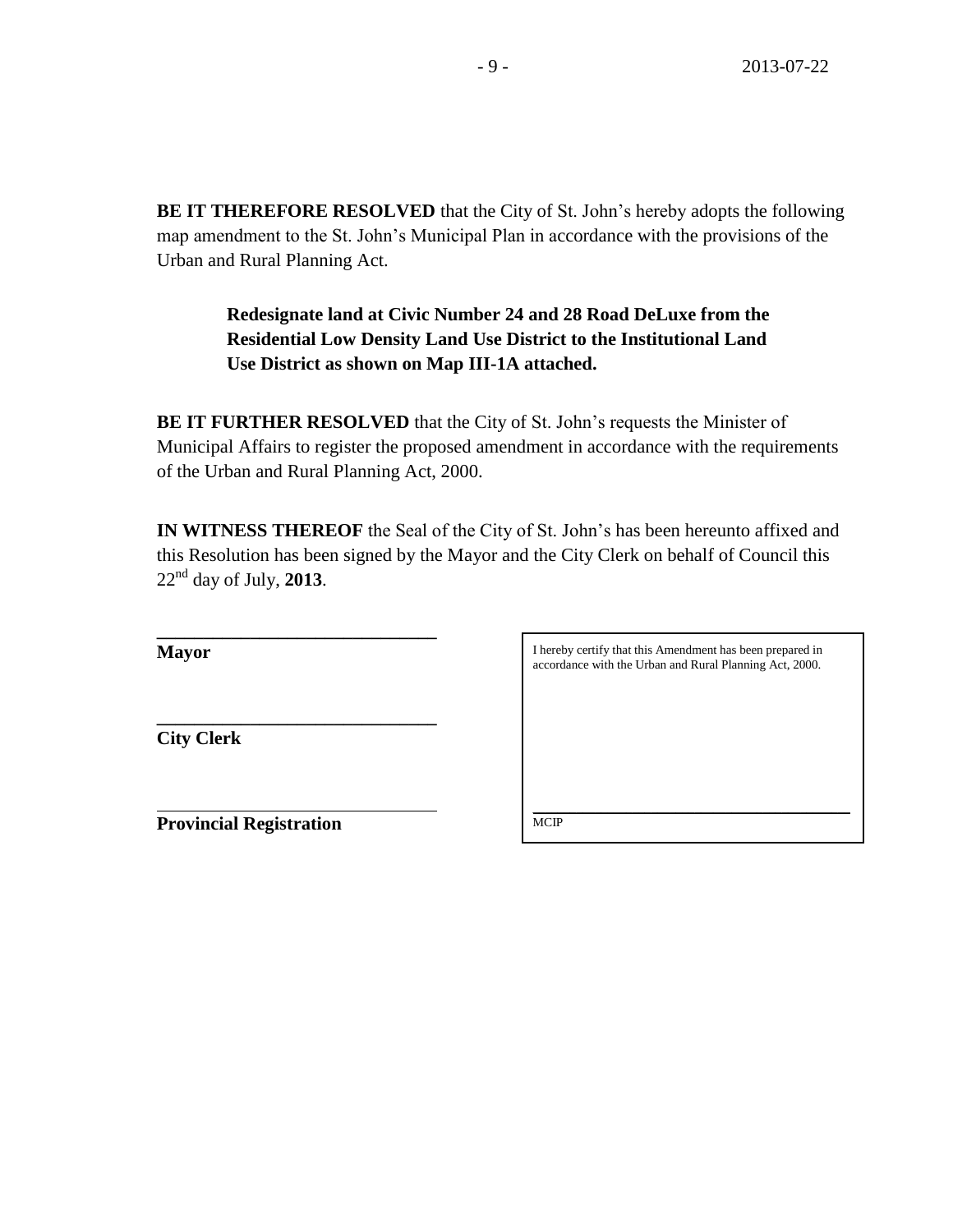| <b>RLD</b><br><b>RLD</b><br><b>INST</b>                                                                                                                                                                                                                                                 | <b>RLD</b><br><b>RLD</b><br><b>RLD</b><br><b>INST</b><br><b>RLD</b>                                                      | FORAN ST                                                                                                          |
|-----------------------------------------------------------------------------------------------------------------------------------------------------------------------------------------------------------------------------------------------------------------------------------------|--------------------------------------------------------------------------------------------------------------------------|-------------------------------------------------------------------------------------------------------------------|
| <b>LOPSAILLED</b><br><b>RLD</b><br>PRATTP<br><b>RLD</b><br>EATON PL                                                                                                                                                                                                                     | <b>ROAD DE LUXE</b><br><b>RLD</b>                                                                                        | <b>RLD</b><br><b>RLD</b>                                                                                          |
| <b>CITY OF ST. JOHN'S</b><br><b>MUNICIPAL PLAN</b><br><b>Amendment No. 116, 2011</b><br>[Map III-1A]<br>AREA PROPOSED TO BE REDESIGNATED FROM<br>RESIDENTIAL LOW DENSITY (RLD) LAND USE DISTRICT<br>TO INSTITUTIONAL (INST) LAND USE DISTRICT<br>St. Luke's Home<br><b>Road De Luxe</b> | I hereby certify that this amendment<br>has been prepared in accordance with the<br><b>Urban and Rural Planning Act.</b> | 2013 07 12 SCALE: 1:2500<br>CITY OF ST. JOHN'S<br>DEPARTMENT OF PLANNING,<br><b>DEVELOPMENT &amp; ENGINEERING</b> |
|                                                                                                                                                                                                                                                                                         | M.C.I.P. signature and seal                                                                                              |                                                                                                                   |
| Mayor                                                                                                                                                                                                                                                                                   |                                                                                                                          |                                                                                                                   |
| <b>City Clerk</b>                                                                                                                                                                                                                                                                       |                                                                                                                          |                                                                                                                   |
| <b>Council Adoption</b>                                                                                                                                                                                                                                                                 | <b>Provincial Registration</b>                                                                                           |                                                                                                                   |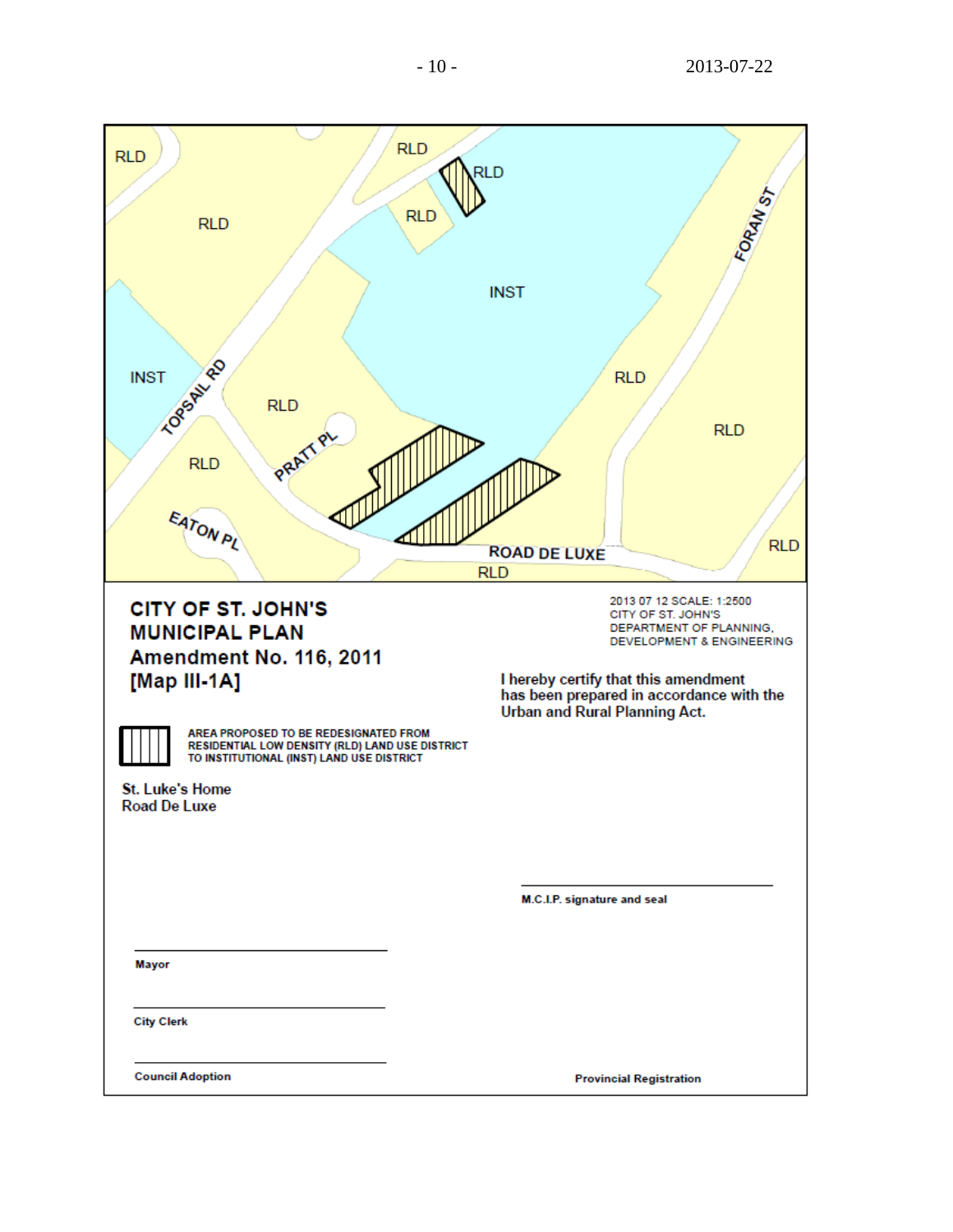## **RESOLUTION ST. JOHN'S DEVELOPMENT REGULATIONS AMENDMENT NUMBER 577, 2013**

**WHEREAS** the City of St. John's wishes to accommodate the expansion to St. Luke's Homes located at Civic Number 24 (includes Civic 20 and 26 Road DeLuxe and Civic 243 Topsail Road) and 28 Road DeLuxe.

**BE IT THEREFORE RESOLVED** that the City of St. John's hereby adopts the following map amendment to the St. John's Development Regulations in accordance with the provisions of the Urban and Rural Planning Act.

# **Rezone land at Civic Number 24 and 28 Road DeLuxe from the Residential Low Density (R1) Zone to the Institutional (INST) Zone as shown on Map Z-1A attached.**

**BE IT FURTHER RESOLVED** that the City of St. John's requests the Minister of Municipal Affairs to register the proposed amendment in accordance with the requirements of the Urban and Rural Planning Act, 2000.

**IN WITNESS THEREOF** the Seal of the City of St. John's has been hereunto affixed and this Resolution has been signed by the Mayor and the City Clerk on behalf of Council this

22nd day of July, **2013**.

**\_\_\_\_\_\_\_\_\_\_\_\_\_\_\_\_\_\_\_\_\_\_\_\_\_\_\_\_\_\_**

**Mayor**

**\_\_\_\_\_\_\_\_\_\_\_\_\_\_\_\_\_\_\_\_\_\_\_\_\_\_\_\_\_\_ City Clerk**

I hereby certify that this Amendment has been prepared in accordance with the Urban and Rural Planning Act, 2000.

**Provincial Registration**

\_\_\_\_\_\_\_\_\_\_\_\_\_\_\_\_\_\_\_\_\_\_\_\_\_\_\_\_\_\_\_\_\_\_\_\_\_\_\_\_\_\_\_\_\_\_\_\_\_\_\_ **MCIP**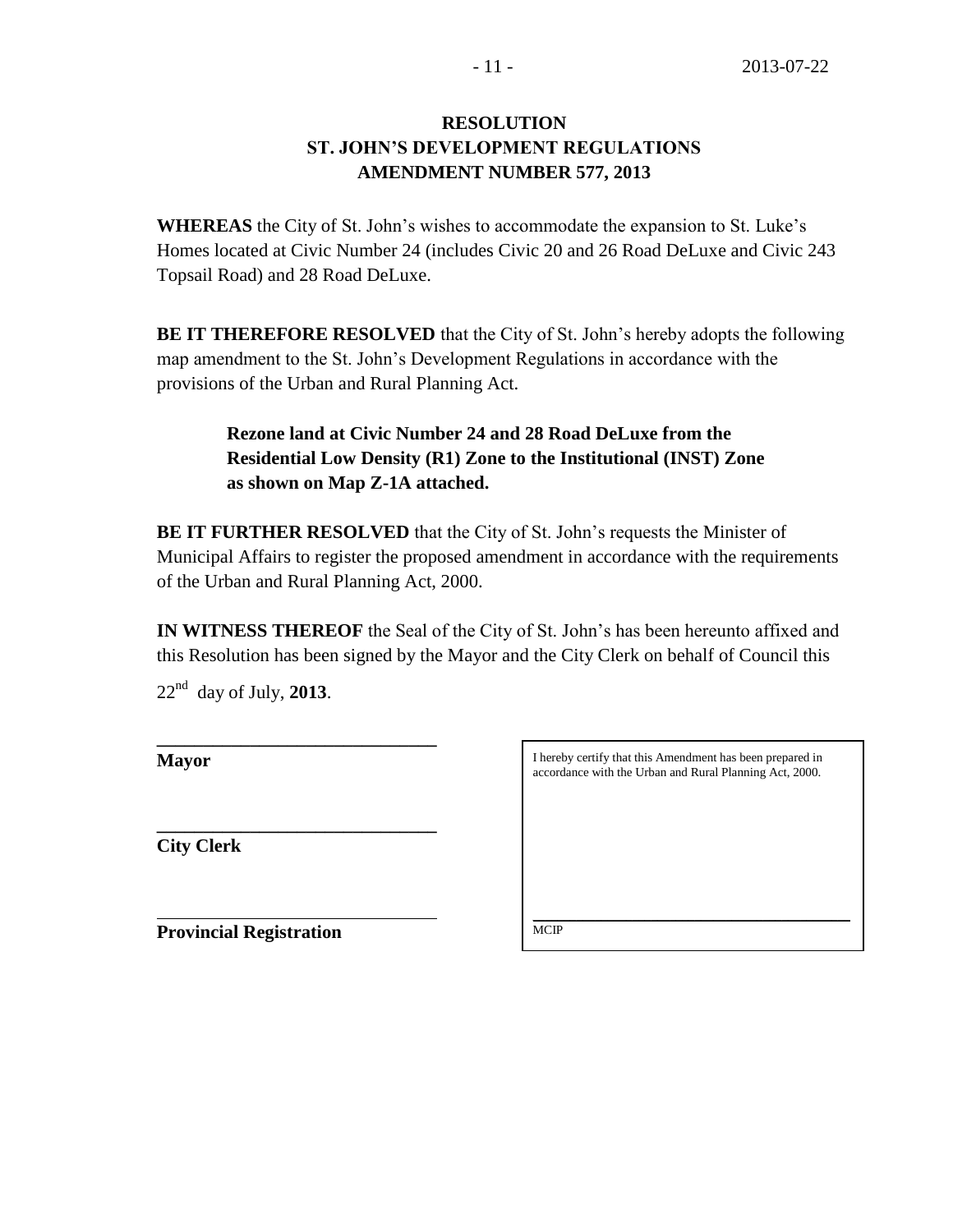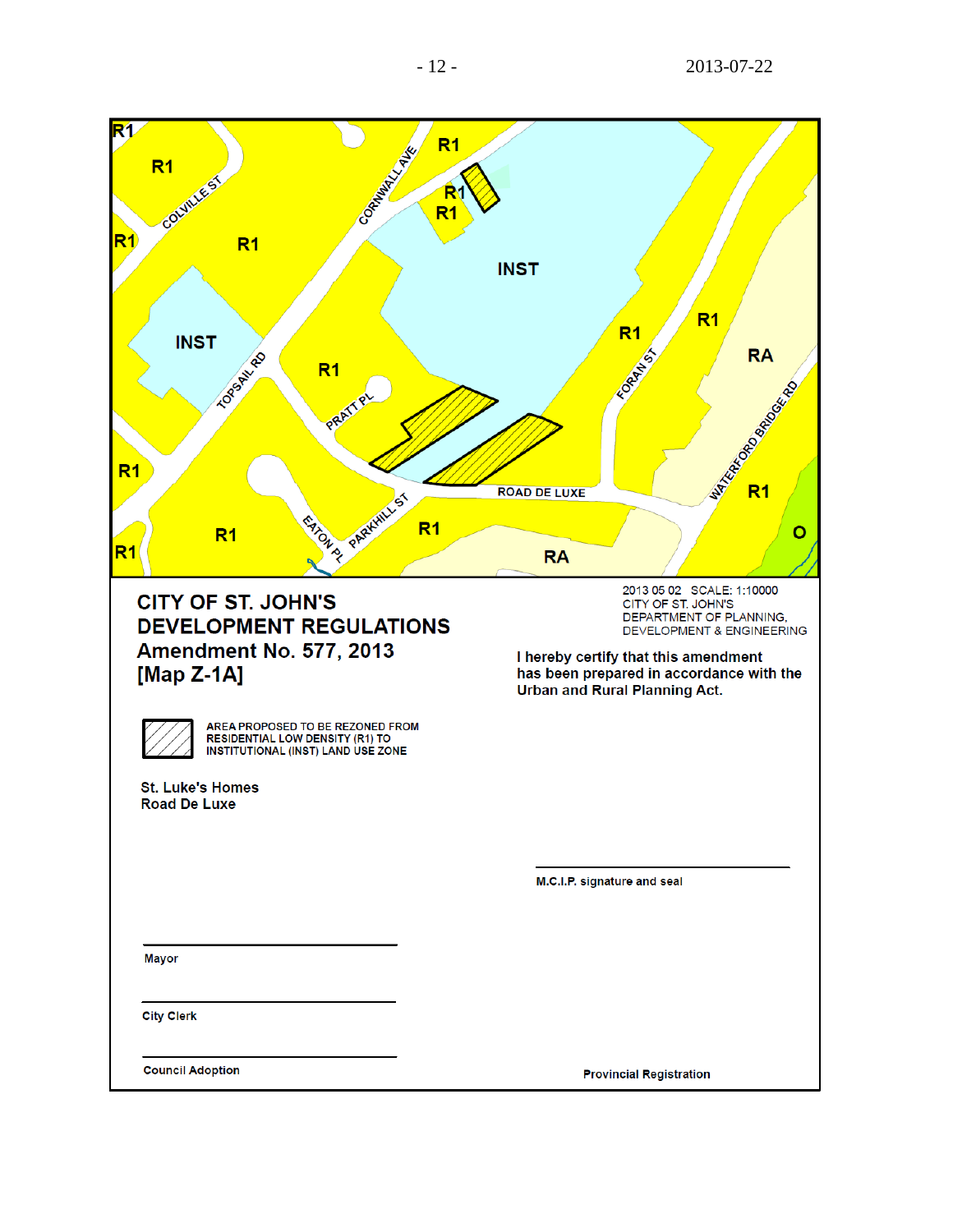## **Public Hearing Report dated March 12, 2013 Quidi Vidi Village Road (former School House Hill Site) Proposed Rezoning from CDA to RQ Zone for a 6 Lot Residential Subdivision**

Council considered a memorandum dated July 19, 2013 from the Manager of Planning and Information regarding an application by Powder House Hill Investments Ltd regarding the proposed rezoning of the former School House Hill Site in Quidi Vidi from CDA to RQ Zone for a 6-Lot residential subdivision.

## **SJMC2013-07-22/318R**

**It was decided on motion of Councillor Galgay; seconded by Deputy Mayor Duff: That subject to the proponent's submission of elevations from various public view scapes ensuring that the profile is unobtrusive; that Council direct staff to prepare amendments to rezone the front portion of the subject property from the CDA-6 Zone to the Residential Quidi Vidi (RQ) Zone. The adjoining house at 39 Quidi Vidi Village Road would also be rezoned. The rear portion of the subject property, from the underground pipeline to the northern boundary, would be rezoned from CDA-6 to the Open Space (O) Zone. No Municipal Plan amendment would be required.** 

## **Development Committee Report dated July 16, 2013**

Council considered the following Development Committee Report of July 16, 2013:

1. Crown Land Grant Referral for 4.59 hectares 2750 Trans Canada Highway (Ward 5) Applicant: Farrell's Excavating Limited Mineral Working (MW) Zone

> The Development Committee recommends that the application for the Crown Land grant be approved. Should the applicant be successful in obtaining a Crown Land grant, a development application must be submitted for review.

2. Application Crown Land Grant/0.032 Hectares 27 Barrows Road Ward 2 Industrial Quidi Vidi (IQ) Zone

> The Development Committee recommends that Council defer this application pending a review of the Quidi Vidi Development Plan and possible overlay zoning for Quidi Vidi Village.

3. Proposed Residential Building Lot Department of Environment & Conservation File 1035997 Crown Land Grant Referral for 0.065 hectares Maxwell Place (Ward 2) – Residential Low Density (R1) Zone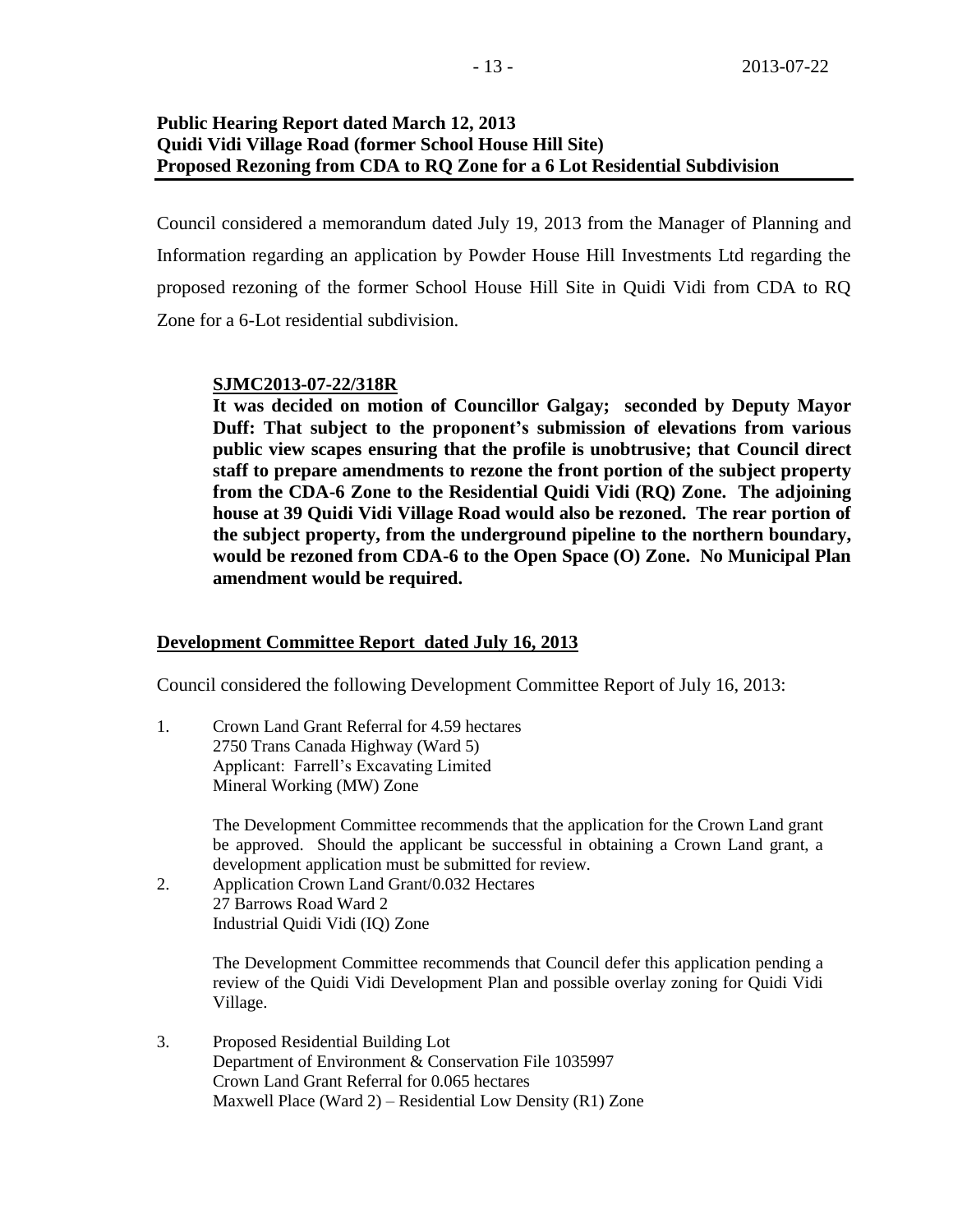The Development Committee recommends that Council reject the application for the subject Crown Land Grant.

4. Oceanex Terminal, Piers 4 and 5 Request for Approval of Noise Deterrent Measures

> The Development Committee recommends that Council approve this proposal on a trial basis subject to public reaction regarding any noise related issues.

 $\overline{\phantom{a}}$ 

Robert F. Smart, City Manager Chair – Development Committee

## **SJMC2013-07-22/319R**

**It was decided on motion of Councillor Hann; seconded by Councillor O'Leary: That the Committee's recommendations be approved.**

#### **Planning & Housing Standing Committee – July 5, 2013**

Council considered the following Planning & Housing Standing Committee of July 5, 2013:

**In Attendance**: Councillor Tom Hann, Chairperson Deputy Mayor Shannie Duff Councillor Sandy Hickman Councillor Sheilagh O'Leary Councillor Bruce Tilley Councillor Frank Galgay Councillor Danny Breen Robert Smart, City Manager Robin King, Transportation Engineer Ken O'Brien, Acting Director of Planning Brendan O'Connell, Manager, Environmental Services Dave Blackmore, Director of Building and Property Management Paul Mackey, Deputy City Manager, Public Works Sean Janes, City Internal Auditor Jason Sinyard, Director of Planning and Development Sandy Abbott, Recording Secretary

**1. Proposed New Zoning for Glencrest (Ward 5) Representatives of KMK Capital re Glencrest Development**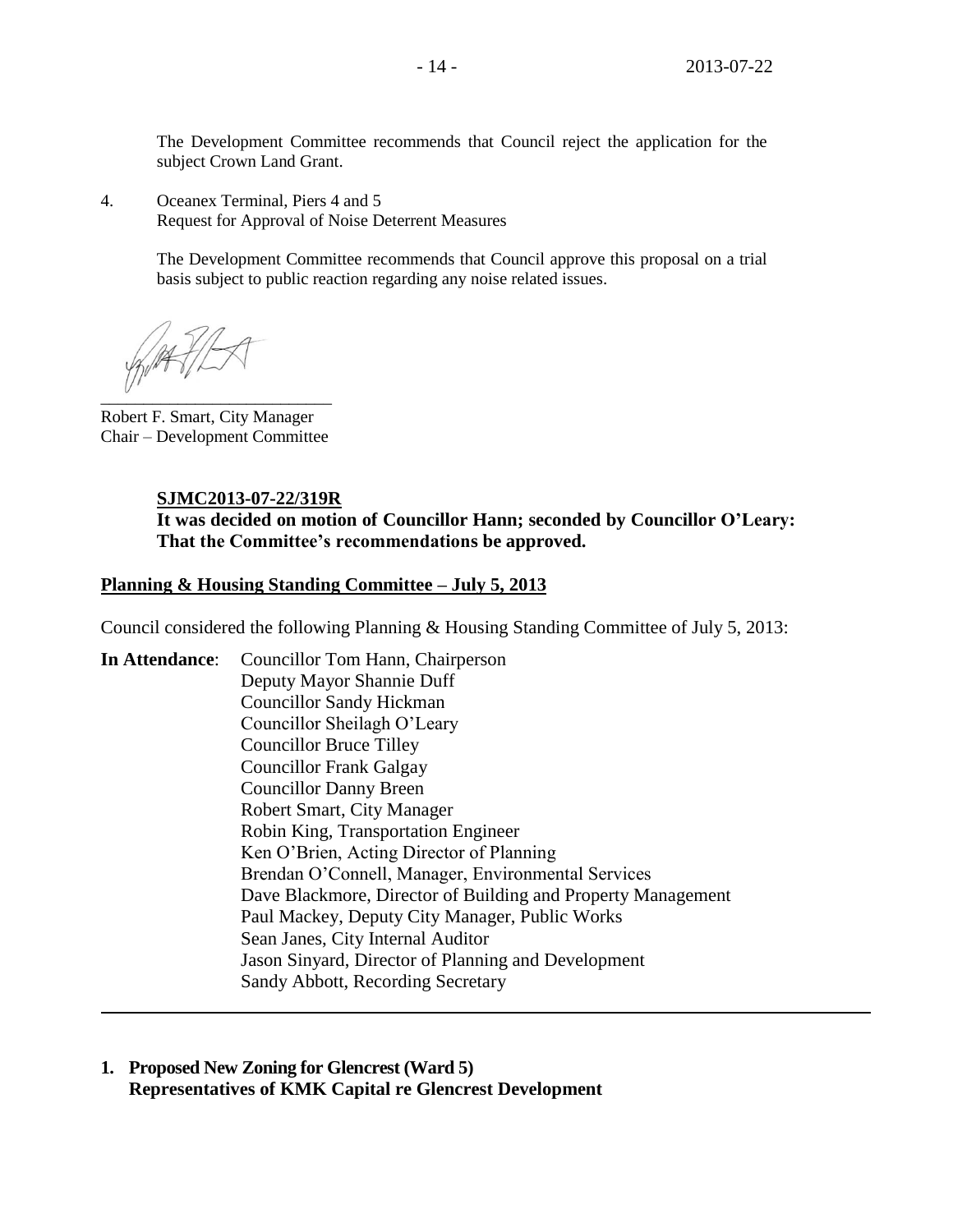## **Future ideas for zoning (Ward 5).**

The Committee met with Cliff Johnston, Justin Ladha and Trevor Moore of KMK Capital. The representatives noted that as Glencrest is a large geographic area that is not yet developed, there is a unique opportunity for a planned community concept for this project. They are asking the City to consider creating new zoning specific to Glencrest, similar to what has been done on Kenmount Road and Quidi Vidi.

*Staff recommends that the KMK Capital be free to present ideas for new land use zones for the Glencrest Development.*

## **2. Department of Planning File Number B-17-C.20/10-00220 Proposed Rezoning from Residential Low Density (R1) Zone to Apartment Medium Density (R2) Zone 16 Francis Street (Ward 5)**

Kavanagh Associates have submitted an application to rezone property fronting on Francis Street, Tralee Street, and Castlebridge Drive to permit the development of a six (6) storey residential condominium building with 96 units. The proposed rezoning is from the Residential Low Density (R1) Zone to Apartment Medium Density (A2) Zone. A Municipal Plan amendment would be required.

*Staff recommend a public meeting, but without the requirement for an LUAR. At a later stage, the Municipal Plan amendment would require a public hearing chaired by an independent commissioner.*

## **3. Department of Planning File Number B-17-A.7 Proposed Rezoning to the Residential Medium Density (R2) Zone Civic Number 38 Anthony Avenue (Ward 3):**

The applicant has submitted an application to rezone property at Civic Number 38 Anthony Avenue. The subject property is located within the Residential Low Density (RLD) District under the St. John's Municipal Plan and is presently zoned Residential (R1) Zone. The proposed rezoning to the Residential Medium Density (R2) Zone would allow for the construction of two (2) semi-detached residential units.

*Staff recommends that the proposed rezoning of Civic Number 38 Anthony Avenue from the Residential Low Density (Rl) Zone to the Residential Medium Density (R2) Zone, allowing two (2) semi-detached dwellings be advertised for public review and comment.*

**4. Department of Planning File Number B-17-O.4 Proposed Rezoning from Residential Low Density (R1) Zone to Commercial Neighbourhood Zone (CN) Zone Civic Number 4 Oxen Pond Road (Ward 4)**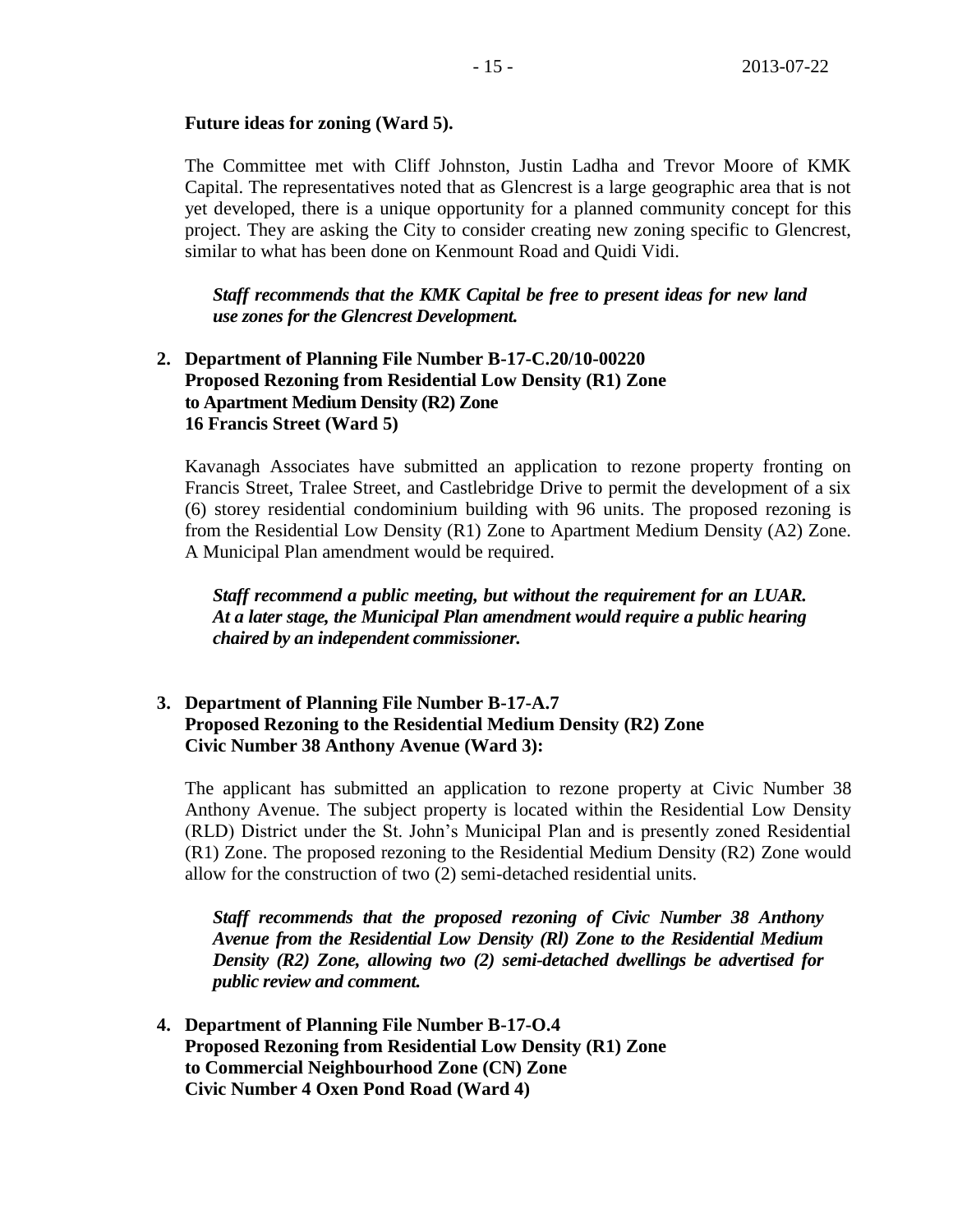Management Unlimited Inc. has submitted an application to rezone property at Civic Number 4 Oxen Pond Road from the Residential Low Density (R1) Zone to the Commercial Neighbourhood (CN) Zone. The proposed rezoning would allow the existing dwelling to be converted into office space for the neighbouring Don Cherry's Restaurant. A Municipal Plan amendment would be required.

*Staff recommends that the proposed rezoning be referred to a public meeting to be chaired by a member of Council. If considered by Council, at a later stage the Municipal Plan amendment process would also require a public hearing chaired by an independent commissioner appointed by Council.*

Councillor Tom Hann Chairperson

#### **SJMC2013-07-22/320R**

**It was decided on motion of Councillor Hann; seconded by Councillor Tilley: That the Committee's recommendations be approved.**

## **Heritage Advisory Committee Report of July 11, 2013**

Council considered the following Heritage Advisory Committee Report of July 11, 2013:

**Attendees:** Deputy Mayor Shannie Duff, Chairperson George Chalker, Heritage Foundation of NL Wayne Purchase, Downtown St. John's Representative Jeremy Bryant, NL Association of Architects Gerard Hayes, Citizen Representative Ken O'Brien, Manager of Planning & Information Peter Mercer, Heritage Officer Karen Chafe, Recording Secretary

#### **Report:**

#### **1. 114 Cabot St. – Proposed Renovation**

The Committee considered an application for the proposed exterior renovation of 114 Cabot St. A copy of the elevations is attached.

#### **The Committee recommends approval of the renovation as outlined.**

Deputy Mayor Shannie Duff Chairperson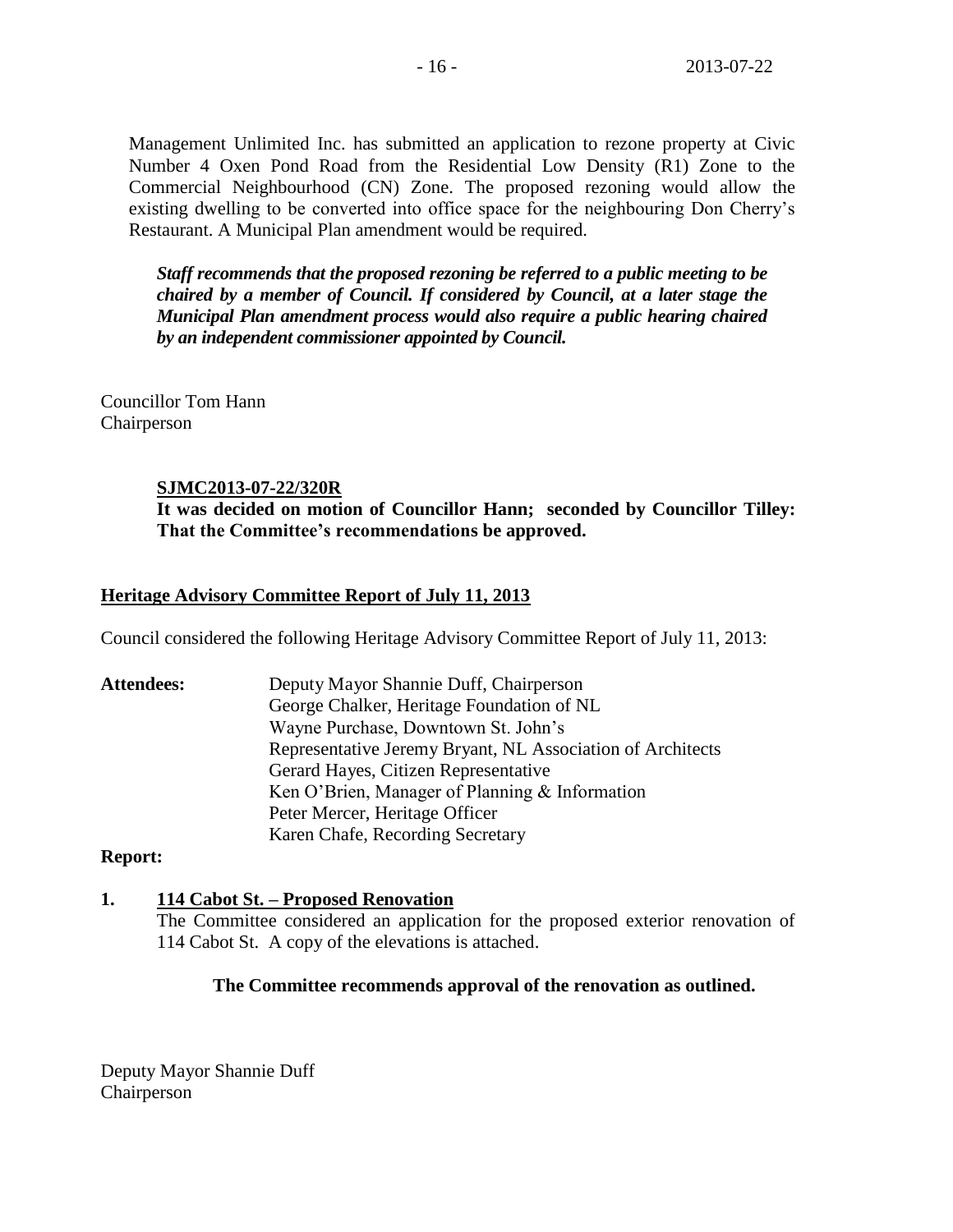## **SJMC2013-07-22/321R**

**It was decided on motion of Deputy Mayor Duff; seconded by Councillor O'Leary: That the Committee's recommendation be approved.**

## **Parks and Recreation Standing Committee Report of July 17, 2013**

Council considered the following Parks and Recreation Standing Committee Report of July

17, 2013:

**Attendees:** Councillor Frank Galgay, Chairperson Councillor Danny Breen Councillor Bruce Tilley Councillor Tom Hann Councillor Sheilagh O'Leary Councillor Sandy Hickman Bob Smart, City Manager Jill Brewer, Deputy City Manager of Community Services Paul Mackey, Deputy City Manager of Public Works Bob Bishop, Deputy City Manager of Financial Services Dave Blackmore, Deputy City Manager of Planning, Development & Engineering Tanya Haywood, Director of Recreation Brian Head, Manager of Parks & Open Spaces Heather Hickman, Manager of Community Development Carla Lawrence, Manager of Sport & Communications Karen Chafe, Recording Secretary

## **Report:**

## 1. **Chafe's Lane and Huck Williams Park (Proposed Concept Plan)**

The Committee considered background information regarding the above noted, a copy of which is on file with the City Clerk's Department. An aerial map outlining the proposed configuration and amenities for the park is attached to this report. It is recommended that a multipurpose court and playground be installed the total cost of which is \$249,000. It is proposed that a portion of this cost will be shared by the developer with the City's contribution being allocated through the open space reserve fund.

> **The Committee on motion of Councillor Hann; seconded by Councillor Tilley: recommends Council's approval of a multipurpose court and playground situated at Chafe's Lane and Huck Williams Park, the cost of which will be shared with the developer as per the following breakdown:**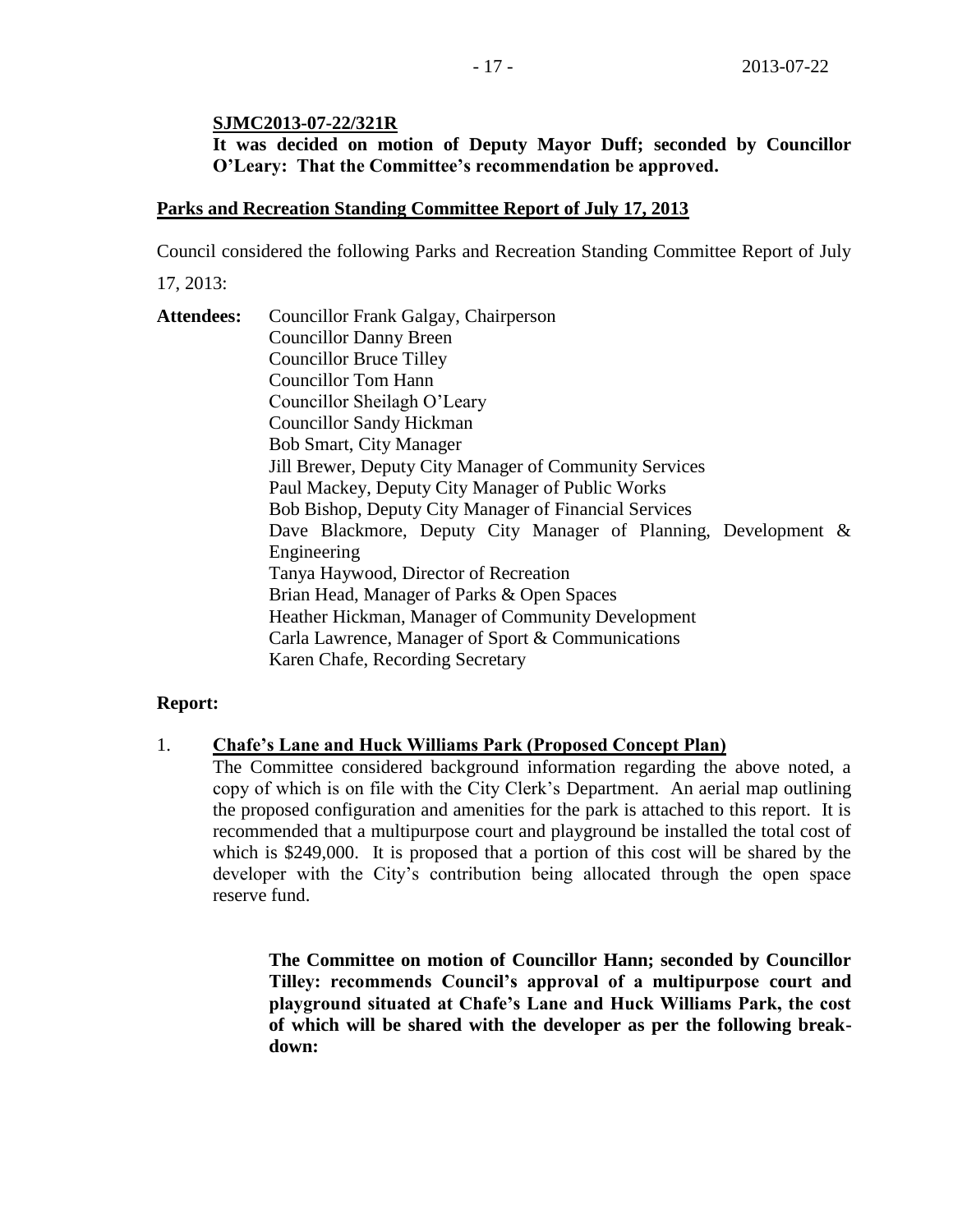| $\circ$ Developer: | $$111,000*$ |
|--------------------|-------------|
| $\circ$ City:      | \$138,000   |
| $\circ$ Total Cost | \$249,000   |

**\*Developer's contribution is subject to the cost being equal to or greater than the normal open space requirements imposed for new subdivisions.**

## 2. **Johnson Geo- Vista Park Proposal**

The Committee considered a memo dated June 18, 2013 from the Manager of Parks and Open Spaces regarding the proposal presented by Mr. Paul Johnson to the Parks and Recreation Standing Committee on April 30, 2013.

## **The Committee on motion of Councillor O'Leary; seconded by Councillor Hickman: recommends approval of the recommendations outlined by staff in the attached memo dated June 18, 2013.**

#### 3. **Goulds Sports Fields – Commemorative Name Designations**

The Committee considered a memo dated July 16, 2013 from the Manager of Parks and Open Spaces regarding the above noted.

**The Committee on motion of Councillor Tilley; seconded by Councillor Hickman: recommends that Council approve the renaming of the following fields as proposed by the Goulds Recreation Association:**

- o **Goulds Men's Softball lField to Joe Peddle Softball Field**
- o **Goulds Ladies Softball Field to Helena Sullivan Softball Field**
- o **Arena Soccer Pitch to Alf Sullivan Soccer Pitch**

## 4. **Bowring Park (West Parking Lot)**

The Committee considered an e-mail from Fraser Piccott expressing concern about the City's intent to remove the grassy berm situated at the west end parking lot of Bowring Park which separates the lot from the public sidewalk. Staff explained that the parking lot will be paved and configured such that it will have more parking availability. There will also be a separation of the parking lot from the sidewalk with a green buffer area. The berm has to be removed to facilitate the required parking space, as the only other alternative is to move the park back toward the old rail bed which will also impact the privacy along the trail as well as necessitate the removal of trees.

**The Committee on motion of Councillor Hickman; seconded by Councillor Breen: recommends approval of the parking plan prepared by the City, a copy of which is attached to this report.**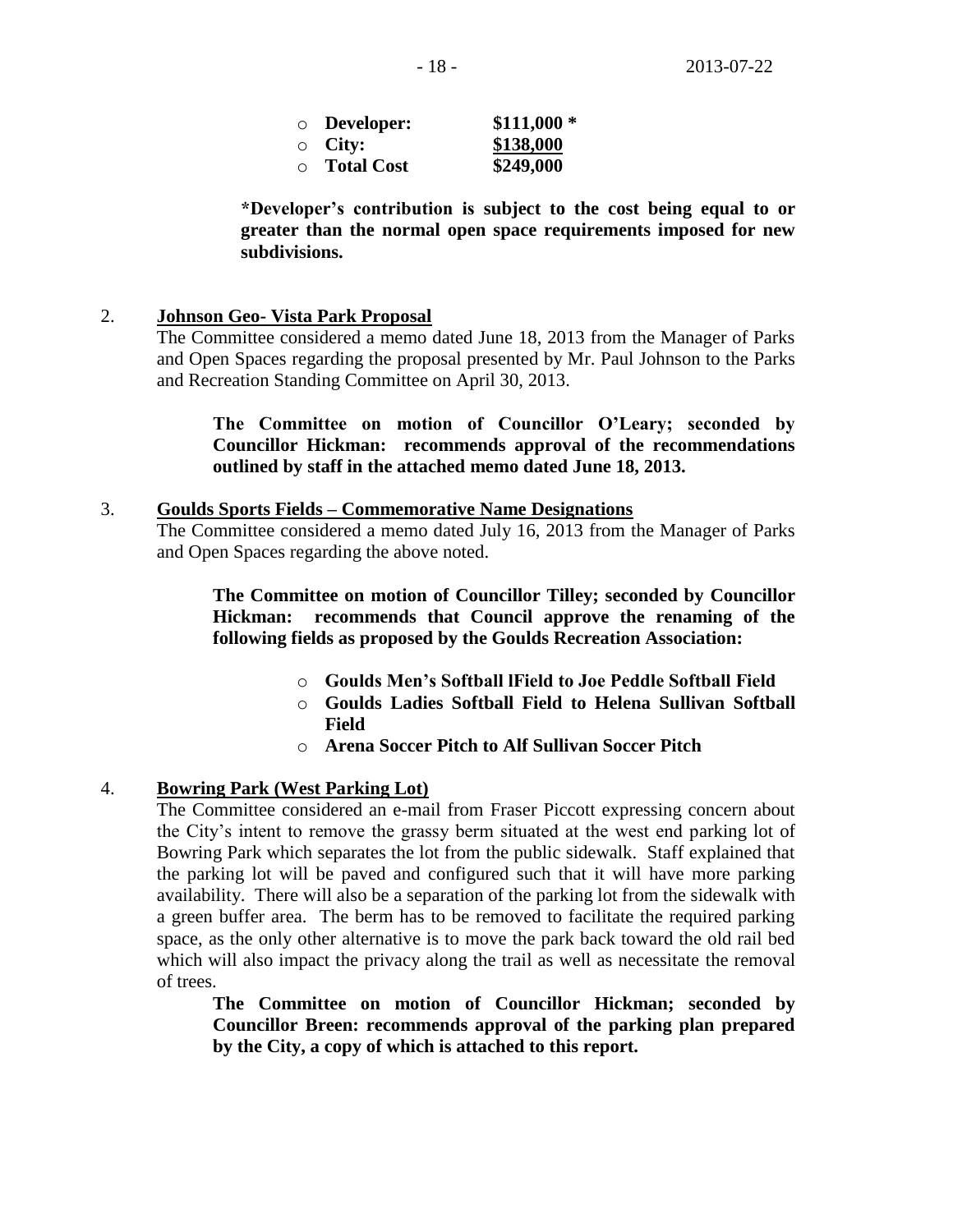## 5. **Memorial Monument to Sergeant Donald Lucas**

The Committee considered a letter from Sgt. J.G. Butler with the Royal Canadian Regiment Canadian Forces Base Gagetown, requesting that the City consider supporting the installation of a memorial to Sergeant Donald Lucas who lost his life during the Afghanistan conflict in 2007.

**The Committee on motion of Councillor Breen; seconded by Councillor Tilley: recommends that Council grant approval to install a monument to Sergeant Donald Lucas subject to approval of the site location. This approval is not a funding approval.**

#### 6. **Ron Penney Tennis Complex**

The Committee considered a memo dated July 2, 2013 from the Director of Recreation regarding the decommissioning of the Ron Penney Tennis Complex at Wedgewood Park due to the construction of the new Wedgewood Park Recreation Centre.

## **The Committee on motion of Councillor Breen; seconded by Councillor Hickman: recommends that the tennis courts located in the Spruce Meadows Playground be renamed the "Ron Penney Tennis Complex."**

## 7. **Parks and Open Space Master Plan – Request for Proposal**

The Committee considered a memo dated July 9, 2013 from the Manager of Parks and Open Spaces Division regarding the above noted matter. The City of St. John's is currently in a sustained period of residential/commercial growth and development. In an effort to ensure the open space and park land amenities meet the needs of current and future residents, a contemporary planning document is required. The Parks and Open Space Master Plan will define the future direction, policies, priorities and actions for the provision of passive and programmed open space use in the City of St. John's for the short and long term. The Master Plan will provide a blueprint for the orderly acquisition of land; development and maintenance of land and open space facilities; and the provision of associated services.

**The Committee on motion of Councillor Breen; seconded by Councillor Hickman: recommends Council's approval to set a budget of \$100,000 to undertake an RFP for the Parks and Open Spaces Master Plan with the document to be completed within 120 days of contract award. The Terms of Reference for the Parks and Open Space Master Plan is attached.**

Councillor Frank Galgay Chairperson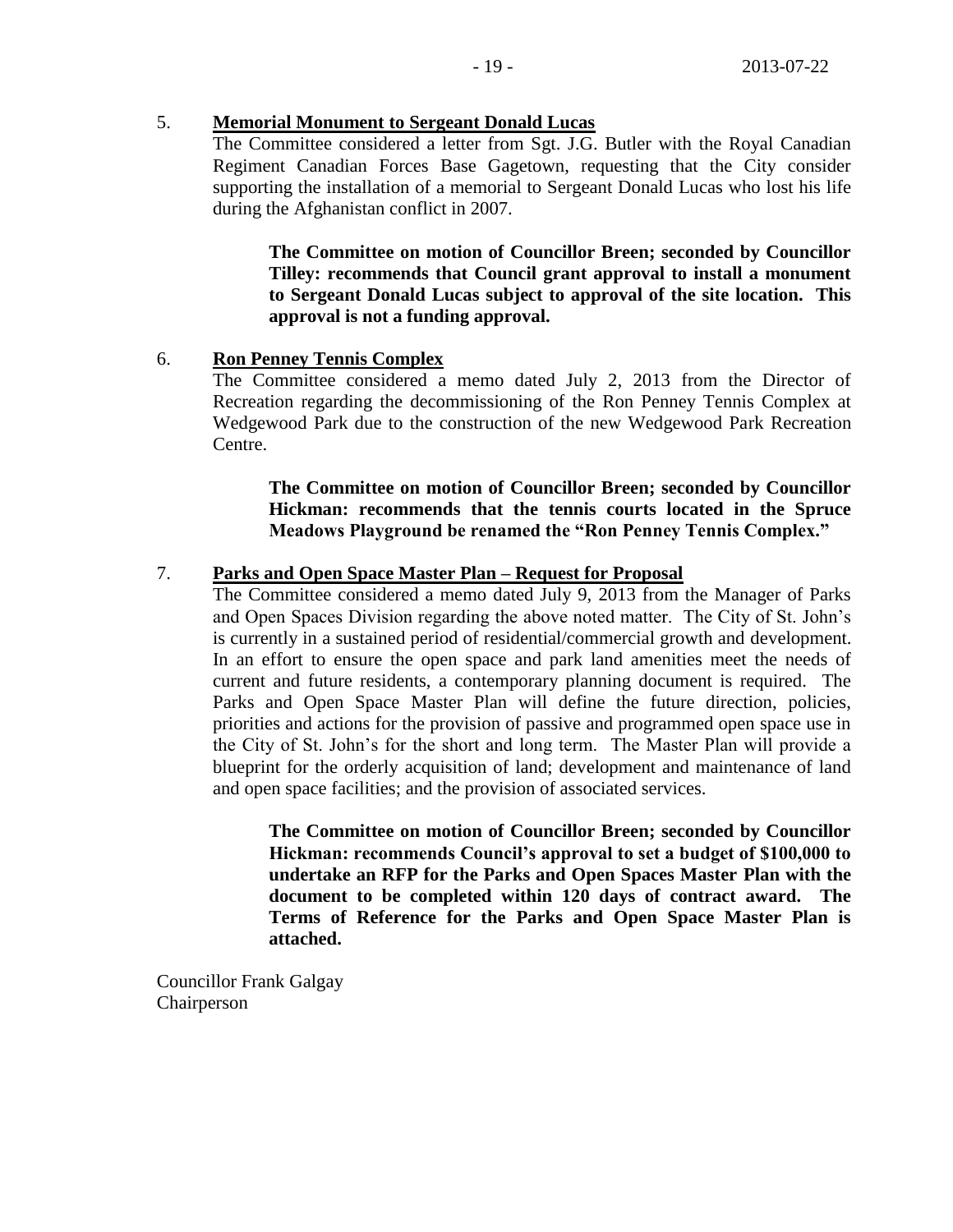#### **SJMC2013-07-22/322R**

**It was decided on motion of Councillor Galgay; seconded by Councillor Collins: That the Committee's recommendations be approved.**

## **Nomenclature Committee Report of July 15, 2013**

Council considered the Nomenclature Committee report of July 15, 2013:

## **Hussey Drive - Proposed Eight (8) Lot Mini Home Development Formerly 17A Hussey Drive Homeworx Modular Home Systems Inc. (Ward 4)**

**1. Rhaye Place**

#### **SJMC2013-07-22/323R**

**It was decided on motion of Councillor Galgay; seconded by Councillor Breen: That the Committee's recommendation be approved.**

#### **Special Events Advisory Committee – July 18, 2013**

Council considered the Special Events Advisory Report dated July 18, 2013:

| 1) Event: | Annual Royal St. John's Regatta    |
|-----------|------------------------------------|
| Location: | Quidi Vidi Lake                    |
| Date:     | August 7, 2013 (or alternate date) |

- 2) Event: Annual George Street Festival Location: George Street Date: August  $1 - 6$ , 2013
- 3) Event: Tely 10 Road Race Location: Start at town of Paradise to Bannerman Park, St. John's Date July 28, 2013 Time: 8:00 am – 1:00 pm

This event will require road closures along the route

#### **SJMC2013-07-22/324R**

**It was decided on motion of Councillor Hickman; seconded by Councillor O'Leary: That the Committee's recommendation be approved.**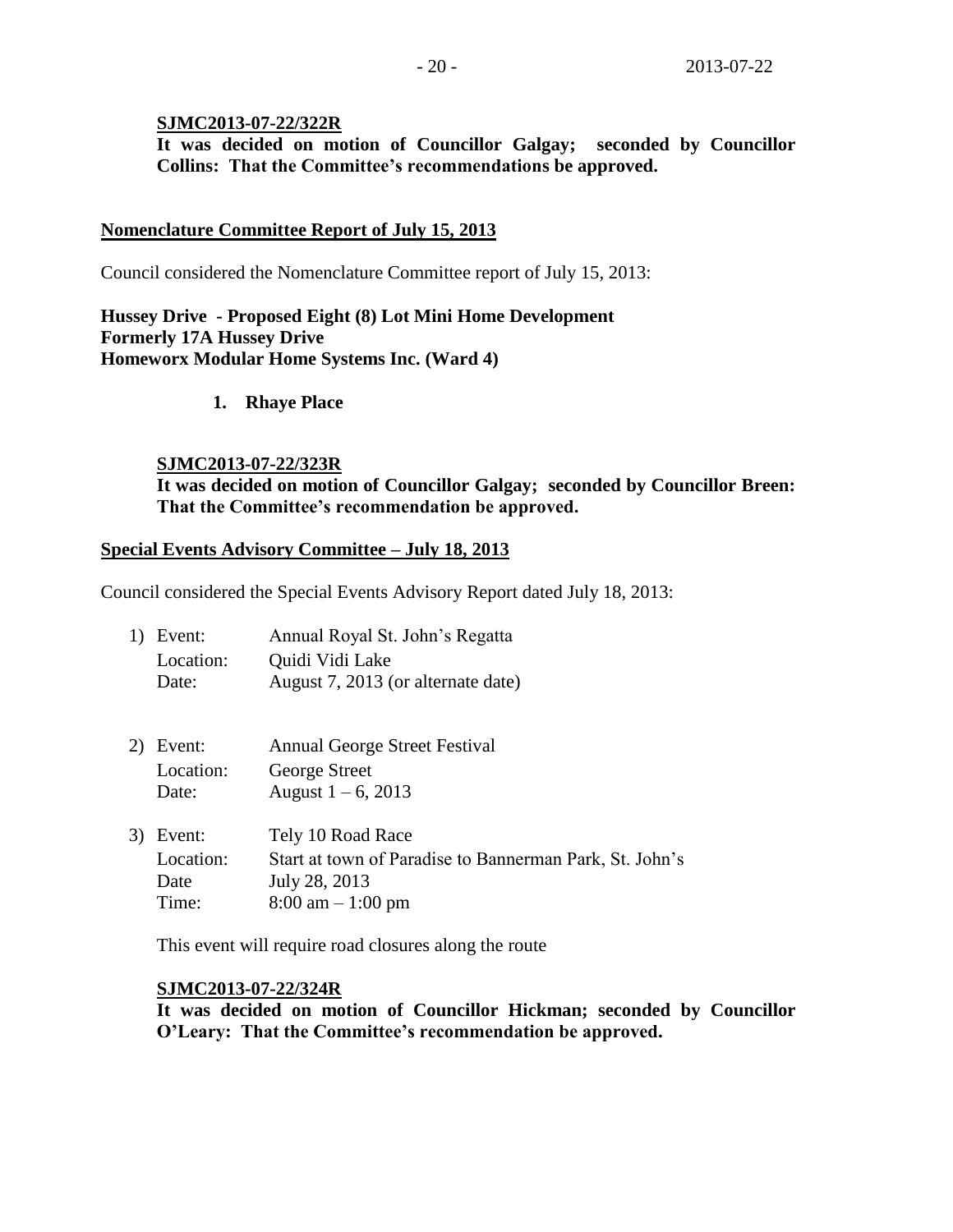## **Development Permits**

Council considered as information the following Weekly Development Permits for the period July 5, 2013 to July 18, 2013:

| Code       | Applicant                              | Application                                                                  | Location                                                             | Ward | <b>Development</b><br><b>Officer's Decision</b> | Date     |
|------------|----------------------------------------|------------------------------------------------------------------------------|----------------------------------------------------------------------|------|-------------------------------------------------|----------|
| <b>COM</b> |                                        | Family Home Child<br>Care                                                    | 3 Newhook Place                                                      | 4    | <b>Approved</b>                                 | 13-07-08 |
| <b>COM</b> |                                        | <b>Family Home Child</b><br>Care                                             | 302 Newfoundland<br>Drive                                            | 1    | Approved                                        | 13-07-09 |
| <b>COM</b> | Northland<br>Properties<br>Corporation | Sandman Hotel                                                                | 227-229 Kenmount<br>Road                                             | 4    | Approved                                        | 13-07-09 |
| <b>RES</b> |                                        | <b>Building Lot</b>                                                          | 117 Portugal Cove<br>Road(subdivision)                               | 4    | <b>Approved</b>                                 | 13-07-05 |
| <b>RES</b> | Republic<br>Properties                 | Eleven (11) Building<br>Lots                                                 | Old Petty Harbour<br>Road (formerly 85<br>Old Petty Harbour<br>Road) | 5    | <b>Approved</b>                                 | 13-07-10 |
| <b>RES</b> |                                        | Two (2) Infill Housing<br><b>Dwellings</b>                                   | 26-28 Livingstone<br>Street                                          | 2    | <b>Approved</b>                                 | 13-07-17 |
| <b>COM</b> | <b>AMEC</b><br>Americas<br>Limited     | Relocation of Medical<br>Bulk Oxygen tank and<br>Widening of Warners<br>Road | 300 Prince Philip<br>Drive                                           | 4    | Approved                                        | 13-07-18 |
| <b>RES</b> | ND Dobbin                              | Fifteen (15) Unit<br>Apartment Building<br>Site Plan                         | 640 Empire Avenue                                                    | 3    | Approved                                        | 13-07-18 |
|            |                                        |                                                                              |                                                                      |      |                                                 |          |

#### **DEVELOPMENT PERMITS LIST DEPARTMENT OF PLANNING FOR THE PERIOD OF July 5, 2013 TO July 18, 2013**

 **Code Classification: RES- Residential INST - Institutional COM- Commercial IND - Industrial AG - Agriculture OT - Other**

**Gerard Doran Development Officer Department of Planning**

**\*\* This list is issued for information purposes only. Applicants have been advised in writing of the Development Officer's decision and of their right to appeal any decision to the St. John's Local Board of Appeal.**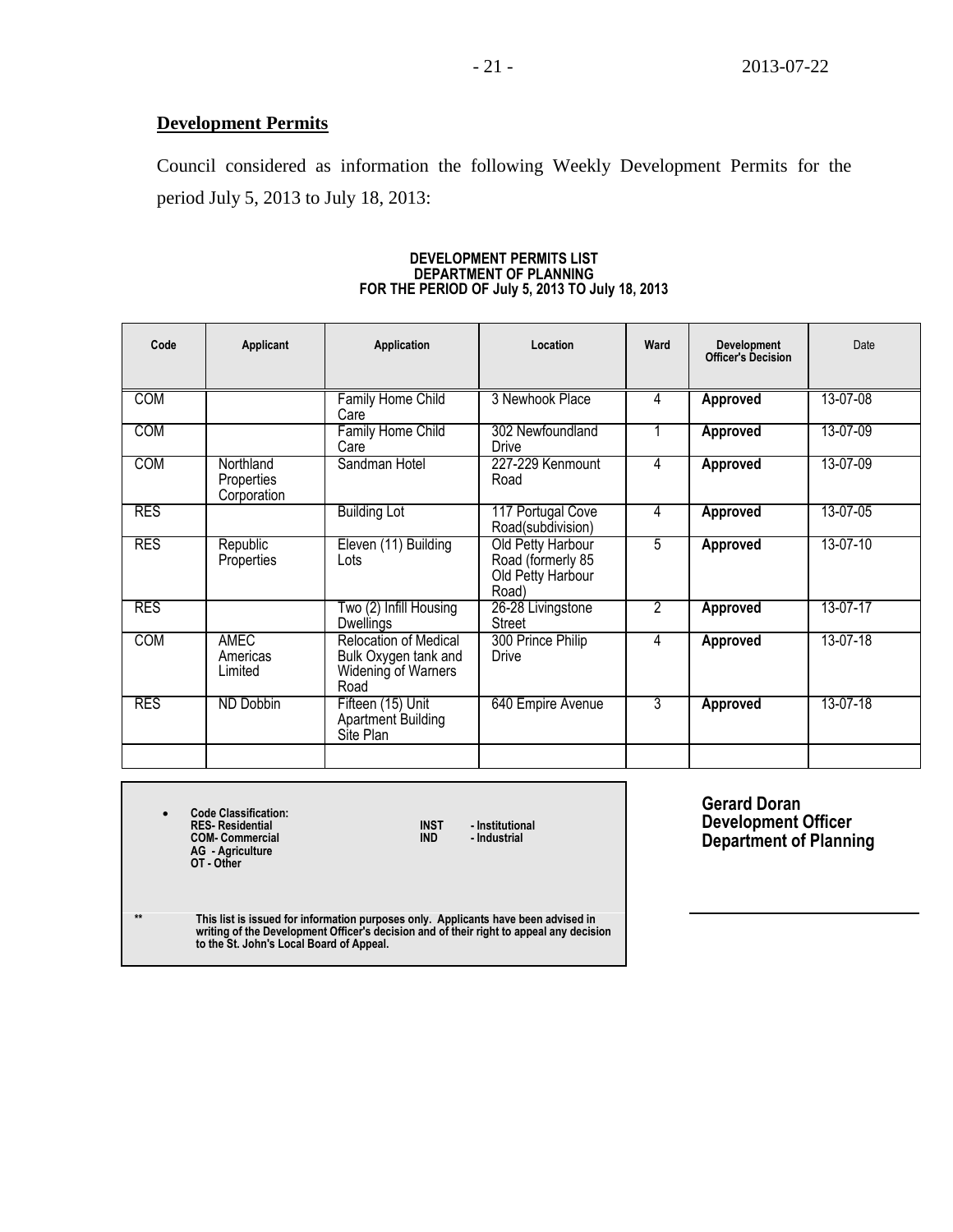#### **Building Permits List – July 22, 2013**

## **SJMC2013-07-22/325R**

## **It was decided on motion of Councillor Collins; seconded by Councillor Hann: That the recommendation of the Deputy City Manager, Planning, Development & Engineering with respect to the following building permits be approved:**

# **Building Permits List Council's July 22, 2013 Regular Meeting**

Permits Issued: 2013/07/04 To 2013/07/17

#### **Class: Commercial**

| 281 Duckworth St            | Co  | Restaurant           |
|-----------------------------|-----|----------------------|
| 16 Stavanger Dr -Birds Nest | Co  | Retail Store         |
| 193 Water St - Black Sea    | Oc. | Restaurant           |
| 48 Kenmount Rd              | Rn  | Retail Store         |
| 40 Aberdeen Ave             | Ms  | Service Shop         |
| 40 Aberdeen Ave             | Ms  | Retail Store         |
| 40 Aberdeen Ave             | Ms  | Retail Store         |
| 40 Aberdeen Ave             | Ms  | Service Shop         |
| 40 Aberdeen Ave             | Ms  | Clinic               |
| 46 Aberdeen Ave             | Ms  | Restaurant           |
| 95 Allandale Rd             | Ms  | Cultural Center      |
| 1 Anderson Ave              | Ms  | Clinic               |
| 37 Anderson Ave             | Ms  | Eating Establishment |
| 22 Austin St                | Ms  | Office               |
| 260 Blackmarsh Rd           | Ms  | Retail Store         |
| 77 Blackmarsh Rd            | Ms  | Retail Store         |
| Carpasian Rd                | Ms  | Club                 |
| 43 Churchill Sq             | Sn  | Retail Store         |
| 44 Crosbie Rd               | Ms  | Club.                |
| 94 Elizabeth Ave            | Ms  | Retail Store         |
| 83 Elizabeth Ave            |     | Ms Commercial Garage |
| 391-395 Empire Ave          | Ms  | Communications Use   |
| 2 Foqwill Pl                | Ms  | Restaurant           |
| 336 Freshwater Rd           | Ms  | Service Shop         |
| 336 Freshwater Rd           | Ms  | Office               |
| 336 Freshwater Rd           | Ms  | Office               |
| 342 Freshwater Rd           | Ms  | Clinic               |
| 36 George St                |     | Sn Restaurant        |
| 12 Gleneyre St              | Ms  | Service Shop         |
| 15 Goldstone St             | Ms  | Service Shop         |
| 169 Hamlyn Rd               | Ms  | Service Shop         |
| 179 Hamlyn Rd               | Ms  | Club                 |
| 12-20 Highland Dr           | Ms  | Retail Store         |
| 75 Kelsey Dr                | Ms  | Eating Establishment |
| 102 Kenmount Dr             | Ms  | Hotel                |
| 102 Kenmount Dr             | Ms  | Office               |
| 120 Kenmount Rd             | Ms  | Car Sales Lot        |
| 150 Kenmount Rd             | Ms  | Car Sales Lot        |
| 394 Kenmount Rd             |     | Ms Convenience Store |
| 33 Kenmount Rd              |     | Ms Office            |
| 85-95 Kenmount Rd           | Ms  | Car Sales Lot        |
| 161 Kenmount Rd             | Ms  | Retail Store         |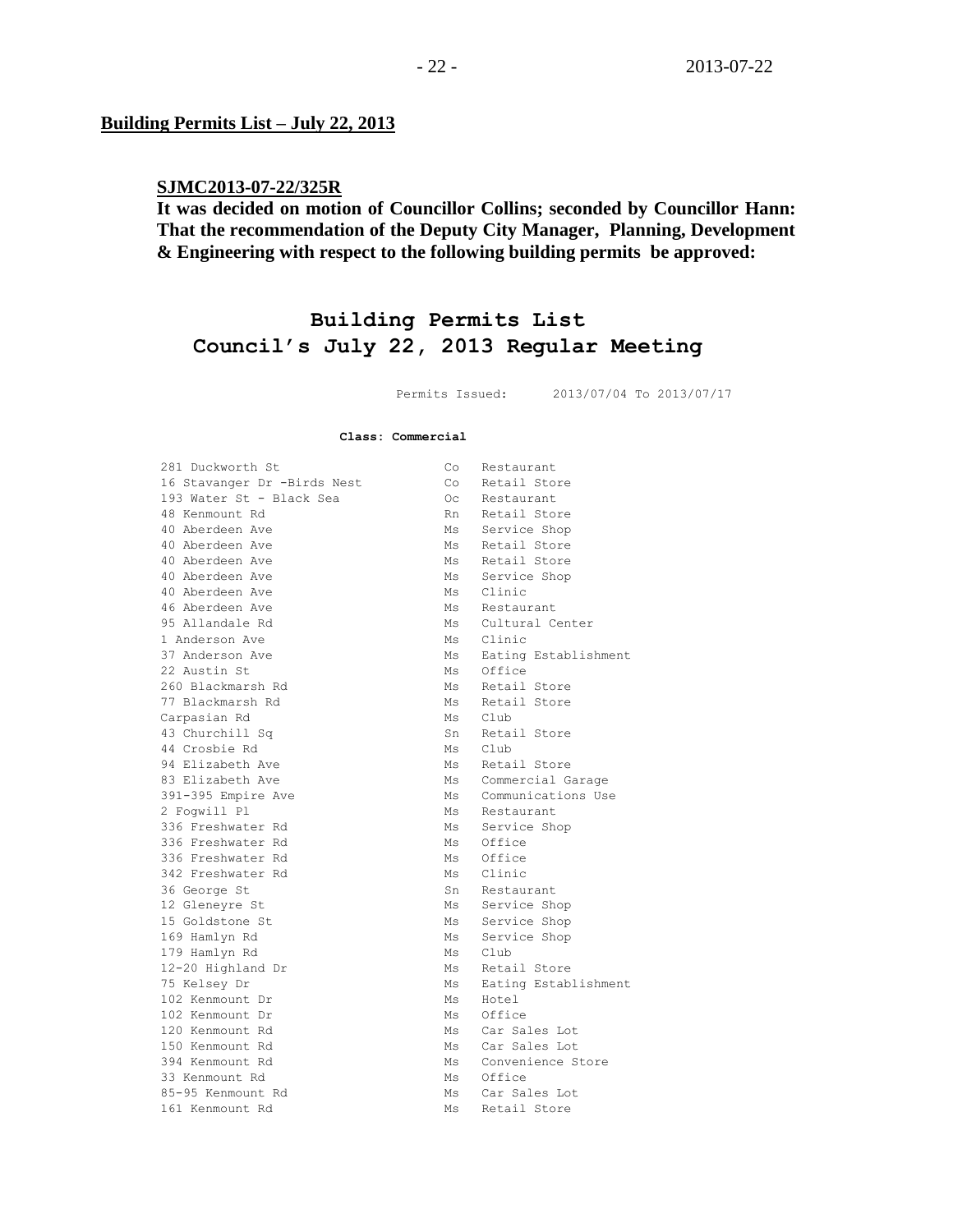193 Kenmount Rd Ms Restaurant 195 Kenmount Rd Ms Service Shop 351-361 Kenmount Rd Ms Office 479 Kenmount Rd Ms Car Sales Lot 147 Lemarchant Rd<br>
Ms
Service Shop 484-490 Main Rd Ms Restaurant 53-59 Main Rd Rona<br>63-59 Main Rd Rona 355-367 Main Rd Ms Office 239 Major's Path Ms Office 135 Mayor Ave Ms Club 34 New Cove Rd Ms Place Of Amusement 34 New Cove Rd Ms Place Of Amusement 445 Newfoundland Dr Ms Restaurant 445 Newfoundland Dr Ms Restaurant 445 Newfoundland Dr Ms Restaurant 57 Old Pennywell Rd Ms Ms Place Of Amusement 78 O'leary Ave Ms Retail Store 82 O'leary Ave Ms Retail Store 37 O'leary Ave Ms Office 31 Peet St Ms Retail Store 31 Feet St<br>36 Pearson St<br>26 Pearson St 20 Peet St Ms Car Sales Lot 154 Pennywell Rd Ms Service Station 34 Pippy Pl<br>
260 Portugal Cove Rd
Ms
Convenience Store
Ms
Convenience Store
Ms
Convenience
Store
Ms
Convenience
260 Portugal
Cove
Rd 260 Portugal Cove Rd Ms Convenience Store 279 Portugal Cove Rd Ms Retail Store 150 Clinch Cres<br>
38-40 Ropewalk Lane<br>
38-40 Ropewalk Lane<br>
Ms Office 38-40 Ropewalk Lane St. Clare Ave Ms Place Of Assembly 10 Stavanger Dr Ms Retail Store 16 Stavanger Dr Ms Retail Store 386 Stavanger Dr Ms Bank 386 Stavanger Dr Ms Commercial School 15 Stavanger Dr Ms Retail Store<br>15-27 Stavanger Dr Ms Retail Store  $15-27$  Stavanger Dr  $\overline{\phantom{0}}$ 86 Thorburn Rd Ms Retail Store er and many contracts and means of the Service Shop Ms Service Shop 644 Topsail Rd Ms Commercial School 644 Topsail Rd Ms Day Care Centre 656 Topsail Rd Ms Tavern 686 Topsail Rd Ms Restaurant 393 Topsail Rd Ms Other 681 Topsail Rd Ms Retail Store 681 Topsail Rd Ms Place Of Amusement 10 Elizabeth Ave Ms Office 120 Torbay Rd Ms Office 286 Torbay Rd<br>286 Torbay Rd<br>286 Torbay Rd 286 Torbay Rd Ms Retail Store 320 Torbay Rd Ms Restaurant 350 Torbay Rd Ms Service Shop 436 Torbay Rd Ms Nursery School 139 Torbay Rd-Tim Hortons 178 Water St Sn Restaurant 178 Water St-Travola Restauran Co Restaurant 27 Austin St - Iohs and Rn Office<br>130 Pearltown Rd and Ex Warehouse 130 Pearltown Rd **EX** Warehouse 66 Kenmount Rd, Suite 203 Rn Office 49-51 Kenmount Rd<br>
Rn Retail Store 300 Prince Philip Dr (Hsc) Rn Communications Use

275 Kenmount Rd Ms Eating Establishment 345-349 Main Rd Ms Eating Establishment 92 Thorburn Rd Ms Eating Establishment 500 Topsail Rd Ms Eating Establishment 248 Torbay Rd Ms Eating Establishment 464 Torbay Rd<br>139 Torbay Rd-Tim Hortons 6 139 Sn<br>139 Torbay Rd-Tim Hortons 6 150 Sn<br>161 Eating Establishment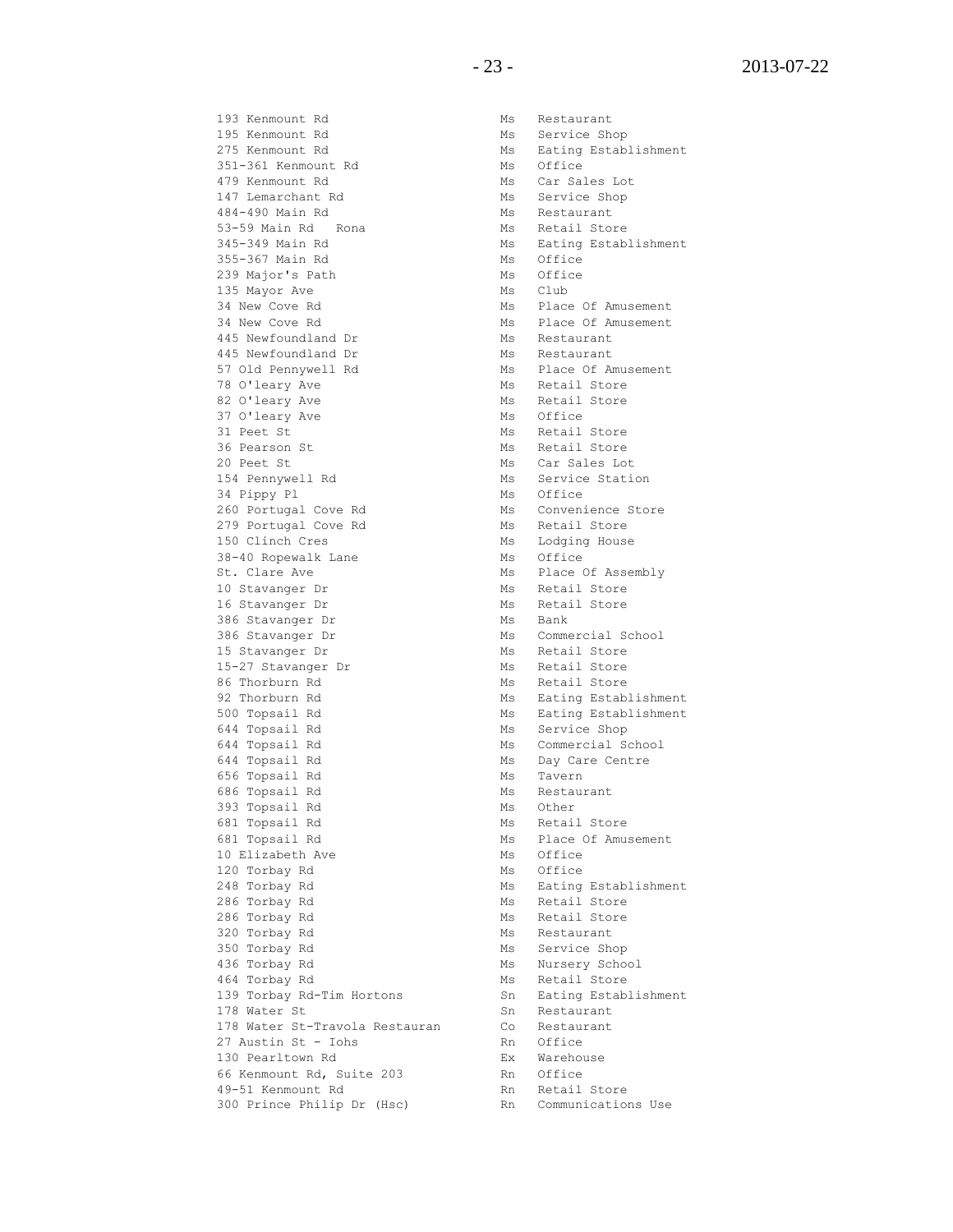| 50 White Rose Dr Bldg B        | Rn Retail Store |
|--------------------------------|-----------------|
| 75 Kelsey Dr                   | Sw Retail Store |
| 136-140 Water St-Secunda Canad | Rn Office       |
| 48 Kenmount Rd - Bench         | Rn Retail Store |

This Week \$ 691,100.00

#### **Class: Industrial**

This Week \$ .00

#### **Class: Government/Institutional**

25 Adams Ave and Ms Church 101 Torbay Road Ms Church

Waterford Bridge Rd Ms Recreational Use

This Week \$ 1,000.00

#### **Class: Residential**

| 39 Albany St           | Nс          | Accessory Building        |
|------------------------|-------------|---------------------------|
| 75 Aldershot St        | Nc.         | Patio Deck                |
| 75 Aldershot St        | Nc.         | Fence                     |
| 36 Allandale Rd        | Nc.         | Fence                     |
| 313 Anspach St         | Nc.         | Fence                     |
| 7 Antelope St          | Nс          | Accessory Building        |
| 57 Autumn Dr           | Nc          | Fence                     |
| 148 Bay Bulls Rd       | Nc.         | Accessory Building        |
| 58 Beacon Hill Cres    | Nc          | Accessory Building        |
| 28 Bellevue Cres       | Nc.         | Accessory Building        |
| 1399 Blackhead Rd      | Nc.         | Accessory Building        |
| 150 Blackmarsh Rd      | Nc.         | Single Detached Dwelling  |
| 90 Blue Puttee Dr      | Nc.         | Fence                     |
| 13 Botwood Pl          | Nc.         | Fence                     |
| 300 Brookfield Road    | Nc.         | Single Detached Dwelling  |
| 26 Brooklyn Ave        | Nc          | Patio Deck                |
| 7 Burling Cres         | Nc          | Fence                     |
| 11 Cairo St            | Nc          | Patio Deck                |
| 65 Cashin Ave          | $N_{\rm C}$ | Patio Deck                |
| 24 Castle Bridge Dr    | $N_{\rm C}$ | Accessory Building        |
| 89 Cochrane Pond Rd    | Nc          | Single Detached Dwelling  |
| 46 Cornwall Ave        | Nc.         | Fence                     |
| 48 Cornwall Ave        | Nc.         | Fence                     |
| 32 Cornwall Cres       | Nc          | Fence                     |
| 28 Country Grove Pl    | Nc          | Accessory Building        |
| 64 Cypress St, Lot 170 | Nc          | Single Detached Dwelling  |
| 3 Darling St           | Nc.         | Fence                     |
| 20 Dauntless St        | Nc.         | Fence                     |
| 54 Della Dr            | Nc          | Accessory Building        |
| 136 Dooling's Line     | Nc          | Patio Deck                |
| 14 Eastview Cres       | Nc          | Accessory Building        |
| 484 Empire Ave         | Nc          | Single Detached & Sub.Apt |
| 421 Empire Ave         | Nc.         | Fence                     |
| 72 Forest Rd           | Nc.         | Fence                     |
| 38 Francis St          | Nc.         | Fence                     |
| 20 Gairlock St         | Nc          | Accessory Building        |
| 33 Georgina St         | Nc.         | Fence                     |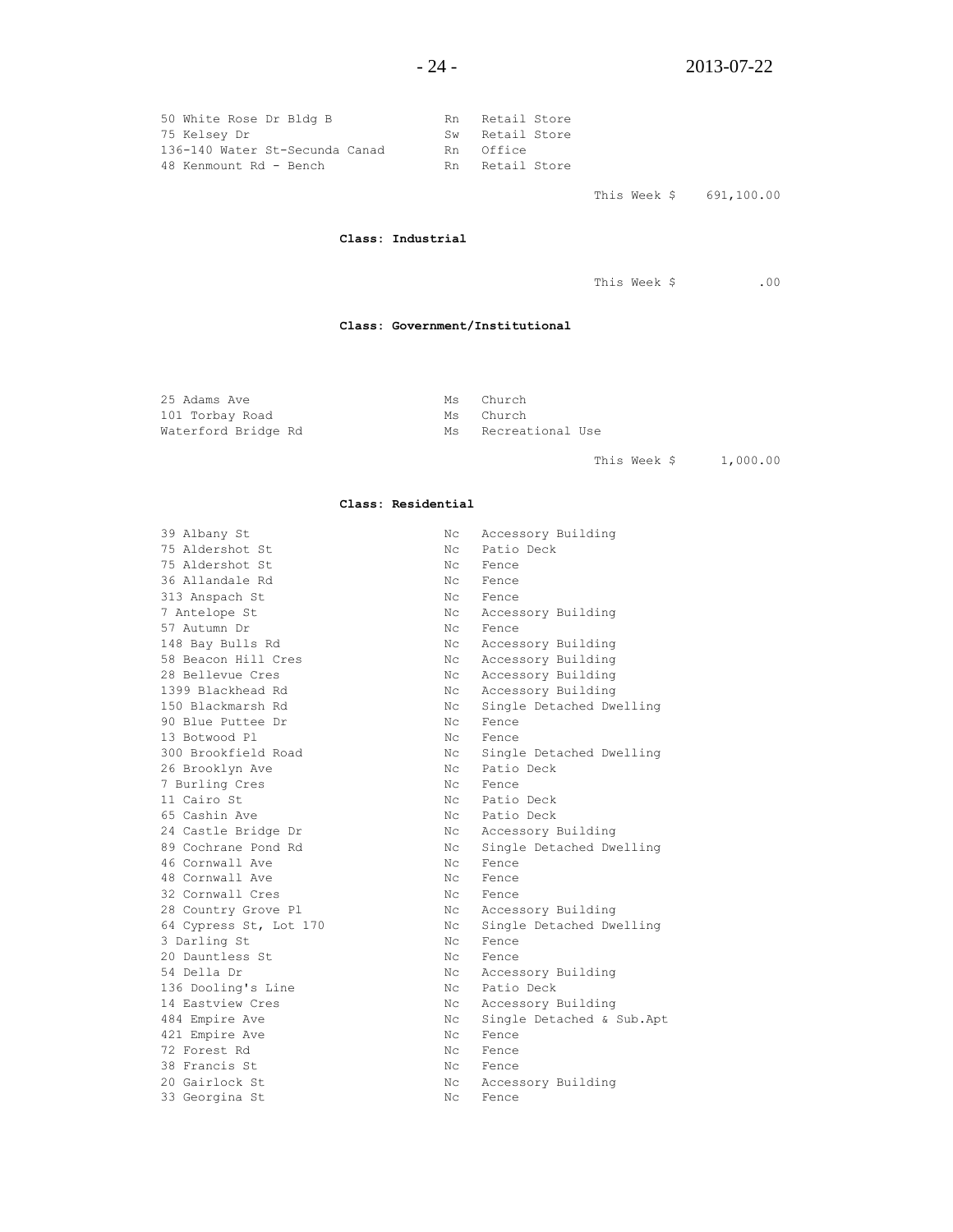33 Georgina St Nc Accessory Building 33 Georgina St<br>27 Gillies Rd., Lot 2<br>72 Greenspond Dr<br>William 15 Halley Dr Nc Accessory Building 2 Curling Pl Nc Patio Deck 2 Hebbard Pl **No. 1988** Nc Accessory Building 8 Horlick Ave **No. 2018** Nc Accessory Building 40 Jennmar Cres No. 1986 No. Accessory Building 73 Jennmar Cres No. 2016 No. Accessory Building 35 Julieann Pl Nc Accessory Building 56 Kenai Cres No. 2006 No. 2010 31 Kincaid St No Rence 167 Ladysmith Dr, Lot 342 Nc Accessory Building 242-250 Main Rd No Recessory Building 22 Miranda St Nc Patio Deck 5 Mooney Cres No. 2006 No. 2010 75-77 Mountainview Dr No Ratio Deck<br>19 November 10 18 Navajo Pl<br/>
18 Navajo Pl $$\tt NC$$  Fence 4 Nerissa Pl $$\tt NC$$  Fence Repub<br/>i $$\tt NC$$  Fence  $$\tt NC$$ 4 Nerissa Pl 1996 1997 No Fence 359 Newfoundland Dr No Ratio Deck 26 Oakley Pl and the Communication of the Tence 22 Oberon St Nc Patio Deck 391 Old Pennywell Rd Nc Accessory Building 55 Parade St Nc Fence 227 Petty Harbour Rd Nc Fence 20 Picea Lane No. 20 Picea Lane 18 Rhodora St Nc Accessory Building 5 Road De Luxe No. 1996 No. 1997 No. 2012 No. 2013 20 Ross Rd Nc Accessory Building 89 Rotary Dr Nc Accessory Building 86a Shoal Bay Rd No National Bay Robert References No Accessory Building 45 Smithville Cres<br>
200 Stavanger Dr, Lot 1 Nc Single Deta<br>
214 Stavanger Dr, Lot 8 Nc Single Deta<br>
214 Stavanger Dr, Lot 8 Nc Single Deta<br>
21 21 Sumac St Nc Accessory Building<br>21 Sumac St Nc Fence 21 Sumac St Nc Fence 30 Thorburn Rd No Nc Patio Deck 558 Thorburn Rd No Reader's Notice Accessory Building

Nc Single Detached & Sub.Apt<br>Nc Patio Deck 110 Howlett's Line 110 Howlett's Line 110 Howley No. 2010 2b Keith Dr Nc Single Detached & Sub.Apt 26 Kenai Cres, Lot 189 Nc Single Detached Dwelling 46 Kenai Cres, Lot 198 Nc Single Detached Dwelling 31 Kenai Cres, Lot 236 Nc Single Detached Dwelling 47 Kenai Cres, Lot 228 Nc Single Detached Dwelling 172 Ladysmith Dr, Lot 483 Nc Single Detached & Sub.Apt 194 Ladysmith Dr, Lot 494 Nc Single Detached & Sub.Apt 196 Ladysmith Dr, Lot 495 Nc Single Detached & Sub.Apt 212 Ladysmith Dr, Lot 503 Nc Single Detached Dwelling 228 Ladysmith Dr, Lot 511 Nc Single Detached Dwelling 89 Ladysmith Dr, Lot 176 Nc Single Detached Dwelling 97 Ladysmith Dr, Lot 180 Nc Single Detached Dwelling 121 Ladysmith Dr, Lot 192 Nc Single Detached Dwelling 215 Ladysmith Dr, Lot 599 Nc Single Detached & Sub.Apt 235 Ladysmith Dr , Lot 589 Nc Single Detached & Sub.Apt 3 Lismore Pl, Lot 304 Nc Single Detached & Sub.Apt 10 Parsonage Dr, Lot 5 Nc Single Detached Dwelling 18 Parsonage Dr, Lot 9 Nc Single Detached Dwelling 26 Rose Abbey St, Lot 162 Nc Single Detached Dwelling 25 Sequoia Dr, Lot 314 Nc Single Detached Dwelling 200 Stavanger Dr, Lot 1 Nc Single Detached Dwelling 214 Stavanger Dr, Lot 8 Nc Single Detached Dwelling 13 Titania Pl, Lot 167 Nc Single Detached Dwelling 6 Sitka St., Lot 269 Nc Single Detached & Sub.Apt 14 Sitka St, Lot 273 Nc Single Detached Dwelling 18 Sitka St, Lot 275 Nc Single Detached Dwelling 19 Sitka St, Lot 285 Nc Single Detached Dwelling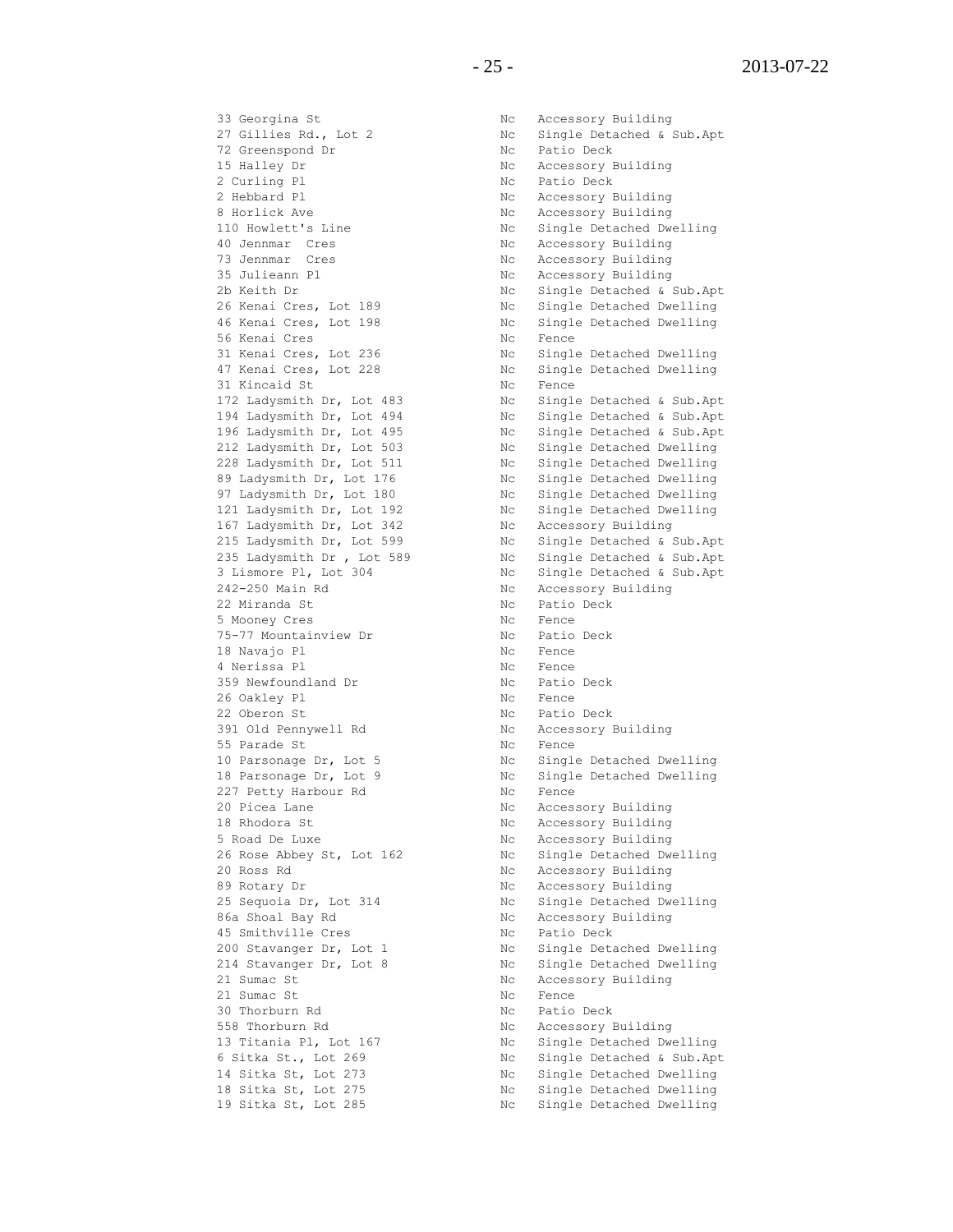9 Wigmore Crt, Bldg 1 Nc Patio Deck 11 Woodwynd St 10 ac 10 Nc Patio Deck 23 Woodwynd St No Rence 15 Lake View Dr Co Home Occupation 1 Crabapple Pl Cr Subsidiary Apartment 10 Edmonton Pl Cr Single Detached & Sub.Apt 287 Elizabeth Ave Cr Subsidiary Apartment 15 Argus Pl Ex Patio Deck 471 Empire Ave Ex Single Detached & Sub.Apt 23 Ennis Ave Ex Single Detached Dwelling 2 Hebbard Pl Ex Single Detached Dwelling 79 Penney Cres Ex Single Detached Dwelling 109-113 Petty Harbour Rd Ex Single Detached Dwelling 136 Rennie's Mill Rd Ex Single Detached Dwelling 50 Ridgemount St Ex Single Detached Dwelling 18 Albany Pl 18 Albany Pl 18 Albany Pl 18 Albany Pl 18 Apartment Building<br>22 Balmoral Pl 18 Rn Rence 22 Balmoral Pl 12 Balsam St Rn Townhousing 18 Bannerman St Rn Single Detached Dwelling 3 Bradbury Pl **Rn** Patio Deck 92 Circular Rd **Rn** Single Detached Dwelling 117 Circular Rd **Rn** Single Detached Dwelling 24 Darcy St Rn Single Detached Dwelling 21 Devine Pl<br>
21 Devine Pl<br>
236 Dooling's Line<br>
236 November 2021 Rn<br>
236 November 2021 Rn<br>
24 November 2021 Rn<br>
24 November 2021 Rn<br>
25 November 2021 Rn<br>
26 November 2021 Rn<br>
26 November 2021 Rn<br>
26 November 2021 Rn<br>
26 N 136 Dooling's Line<br>Ro Swelwooth St 73 Duckworth St Rn Restaurant 161 Freshwater Rd **Rn** Single Detached Dwelling 117 Gower St **Rn** Townhousing 33 Kenai Cres Rn Single Detached Dwelling<br>53 Lady Anderson St Single Detached & Sub.Apt 53 Lady Anderson St 7 Leslie St **Rn** Single Detached Dwelling The Single Detached Dwelling<br>371 Newfoundland Dr Rn Single Detached Dwelling 17 Oberon St Rn Single Detached Dwelling 22 Power St Rn Townhousing 9 Riverview Ave Rn Single Detached Dwelling<br>124 St. Clare Ave Rn Single Detached Dwelling<br>28 Serpentine St Rn Single Detached Dwelling 28 Serpentine St **RAN Single Detached Dwelling** 9 Sumac St **Rn** Single Detached Dwelling 40 William St Rn Semi-Detached Dwelling 20-22 Young St Rn Townhousing 19 Aldergrove Pl Sw Single Detached Dwelling 6 Canso Pl Sw Single Detached Dwelling 169 Cheeseman Dr<br>
171 Cheeseman Dr<br>
171 Cheeseman Dr<br>
171 Cheeseman Dr<br>
18 Sw Single Detached Dwelling<br>
10 Clarling<br>
10 Clarling 10 Glenlonan St<br>
10 Glenlonan St-Lot 74<br>
10 Glenlonan St-Lot 74<br>
5w Single Detached Dwelling<br>
50 Prince Of Wales St<br>
5w Single Detached Dwelling<br>
32 Rotary Dr<br>
5w Single Detached Dwelling<br>
5w Single Detached Dwelling 7 Glenlonan St-Lot 74 Sw Single Detached Dwelling 60 Prince Of Wales St Sw Single Detached Dwelling 32 Rotary Dr Sw Single Detached Dwelling

Rn Single Detached Dwelling Sw Single Detached Dwelling Sw Single Detached Dwelling 12 Gleneyre St Ms Retail Store and The Manus Car Sales Lot Manus Car Sales Lot

This Week \$ 7,715,817.00

#### **Class: Demolition**

| 6 Cumberland Cres | Single Detached Dwelling |
|-------------------|--------------------------|
| 55 Duckworth St   | Dm Office                |

This Week \$ 27,000.00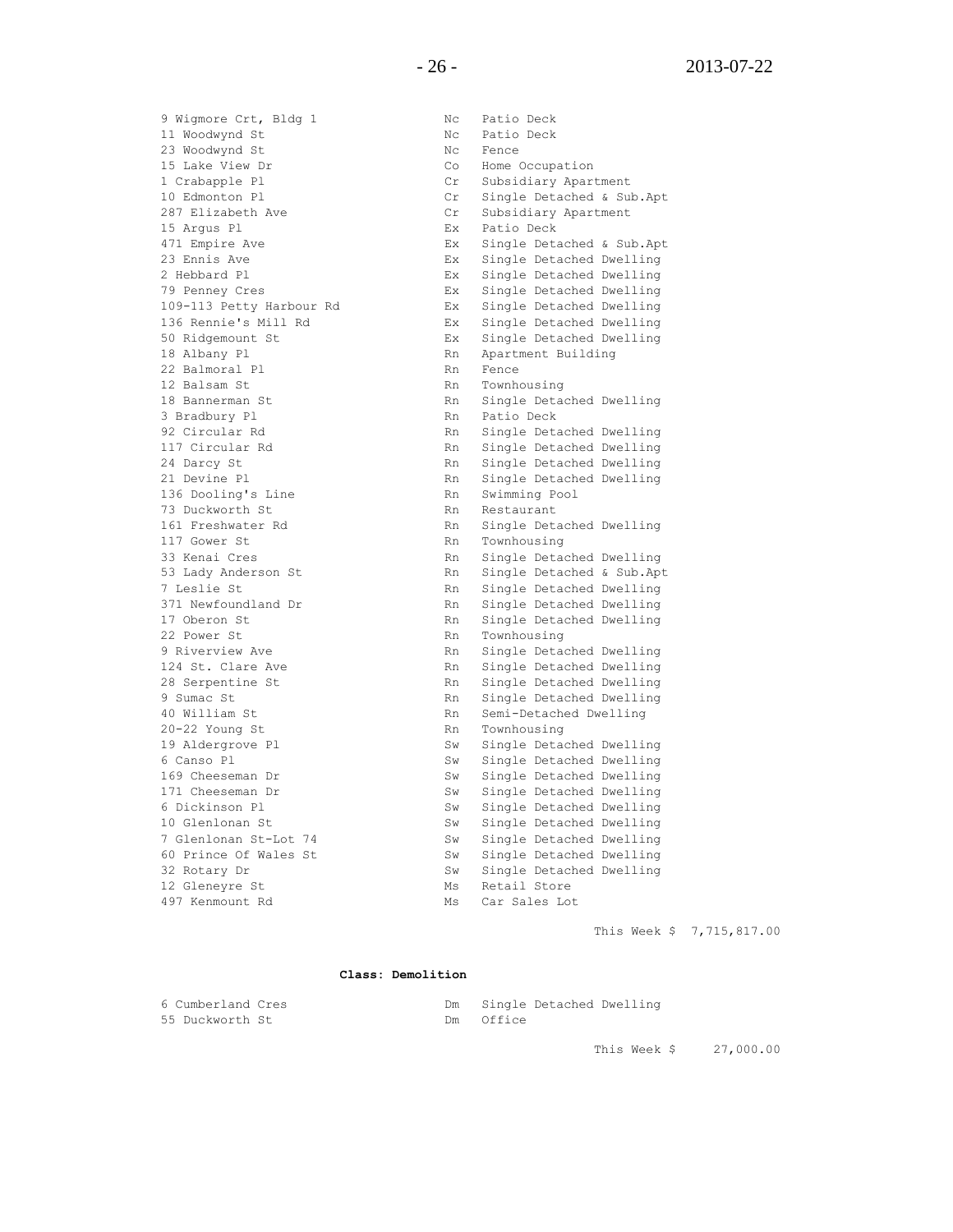This Week's Total: \$ 8,434,917.00

Repair Permits Issued: 2013/07/04 To 2013/07/17 \$ 284,218.00

|     | Co Change Of Occupancy  | Sn | Sign                    |
|-----|-------------------------|----|-------------------------|
|     | Cr Chng Of Occ/Renovtns | Ms | Mobile Sign             |
|     | Ex Extension            |    | Cc Chimney Construction |
|     | No. New Construction    |    | Cd Chimney Demolition   |
|     | Oc Occupant Change      |    | Dv Development File     |
|     | Rn Renovations          | Ws | Woodstove               |
| Sw. | Site Work               | Dm | Demolition              |
| Ti  | Tenant Improvements     |    |                         |

Legend

| Year To Date Comparisons                  |                  |                  |                      |  |
|-------------------------------------------|------------------|------------------|----------------------|--|
| July 22, 2013                             |                  |                  |                      |  |
|                                           |                  |                  |                      |  |
| Type                                      | 2012             | 2013             | $%$ Variance $(+/-)$ |  |
| Commercial                                | \$135,800,800.00 | \$53,200,800.00  | $-61$                |  |
| Industrial                                | \$3,600,100.00   | \$131,000.00     | $-96$                |  |
| Government/Institutional                  | \$12,700,200.00  | \$71,300,200.00  | 461                  |  |
| Residential                               | \$101,900,200.00 | \$84,800,200.00  | $-17$                |  |
| Repairs                                   | \$2,900,500.00   | \$2,300,600.00   | $-21$                |  |
| Housing Units (1 & 2 Family<br>Dwellings) | 354              | 269              |                      |  |
| Total                                     | \$256,901,800.00 | \$211,732,800.00 | $-18$                |  |

Respectfully Submitted,

David Blackmore, R.P.A. Deputy City Manager – Planning, Development & Engineering

#### **Payrolls and Accounts**

#### **SJMC2013-07-22/326R**

**It was decided on motion Councillor Collins; seconded by Councillor Hann: That the following Payrolls and Accounts for the week ending July 11, 2013, and July 18, 2013 be approved:**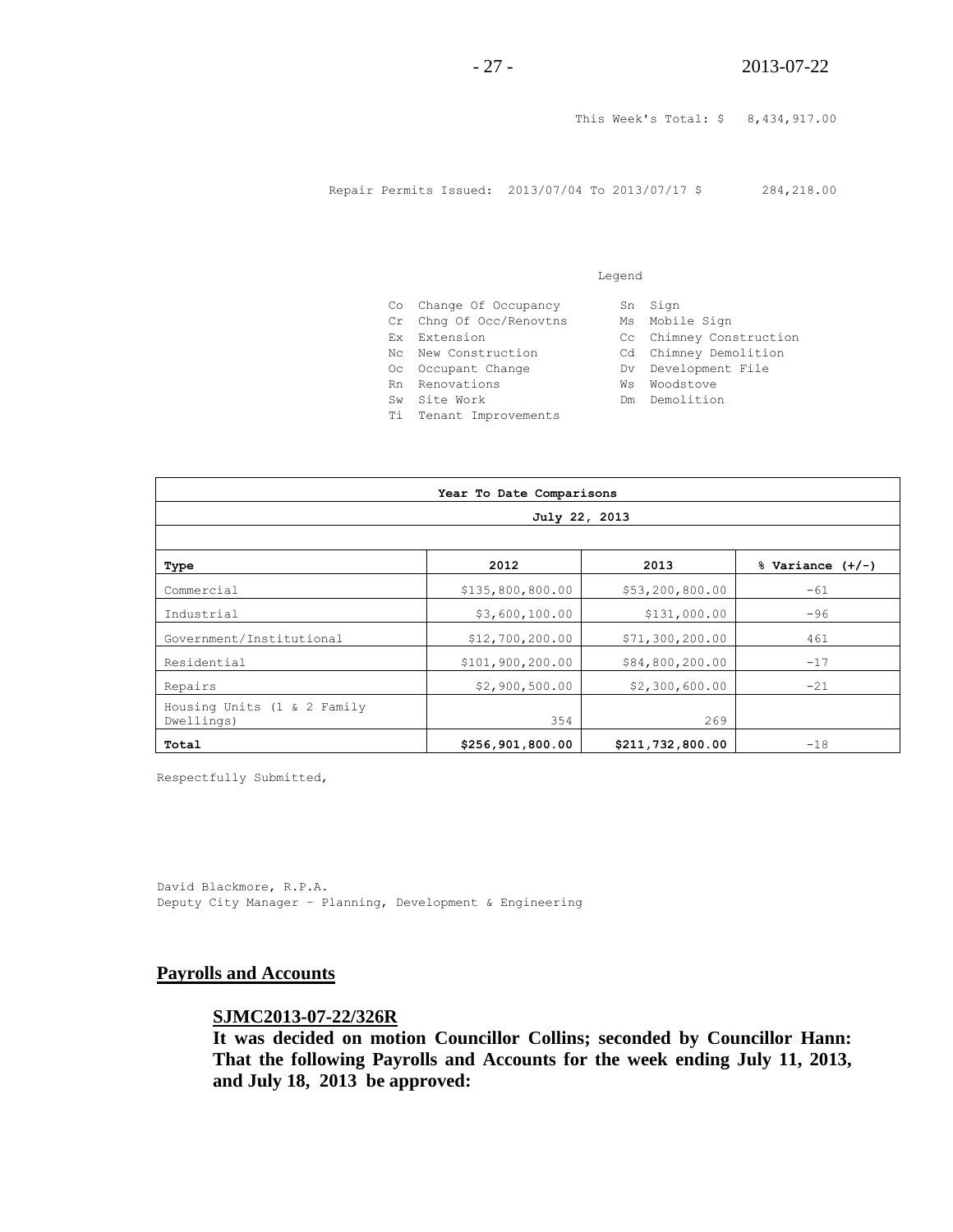#### **Weekly Payment Vouchers For The Week Ending June 11, 2013**

## **Payroll**

| <b>Public Works</b>     | 429,619.75<br>\$ |
|-------------------------|------------------|
| <b>Bi-Weekly Casual</b> | 113,601.77<br>\$ |
| <b>Accounts Payable</b> | \$4,162,768.62   |
| <b>Total:</b>           | \$4,705,990.14   |

**Weekly Payment Vouchers For The Week Ending July 18, 2013**

## **Payroll**

| <b>Public Works</b>              | 411,283.24<br>S.  |
|----------------------------------|-------------------|
| <b>Bi-Weekly Administration</b>  | 805,441.09<br>S.  |
| <b>Bi-Weekly Management</b>      | \$752,463.66      |
| <b>Bi-Weekly Fire Department</b> | 692,348.62<br>\$. |
| <b>Accounts Payable</b>          | \$2,786,690.99    |
|                                  |                   |

 **Total: \$ 5,448,227.60**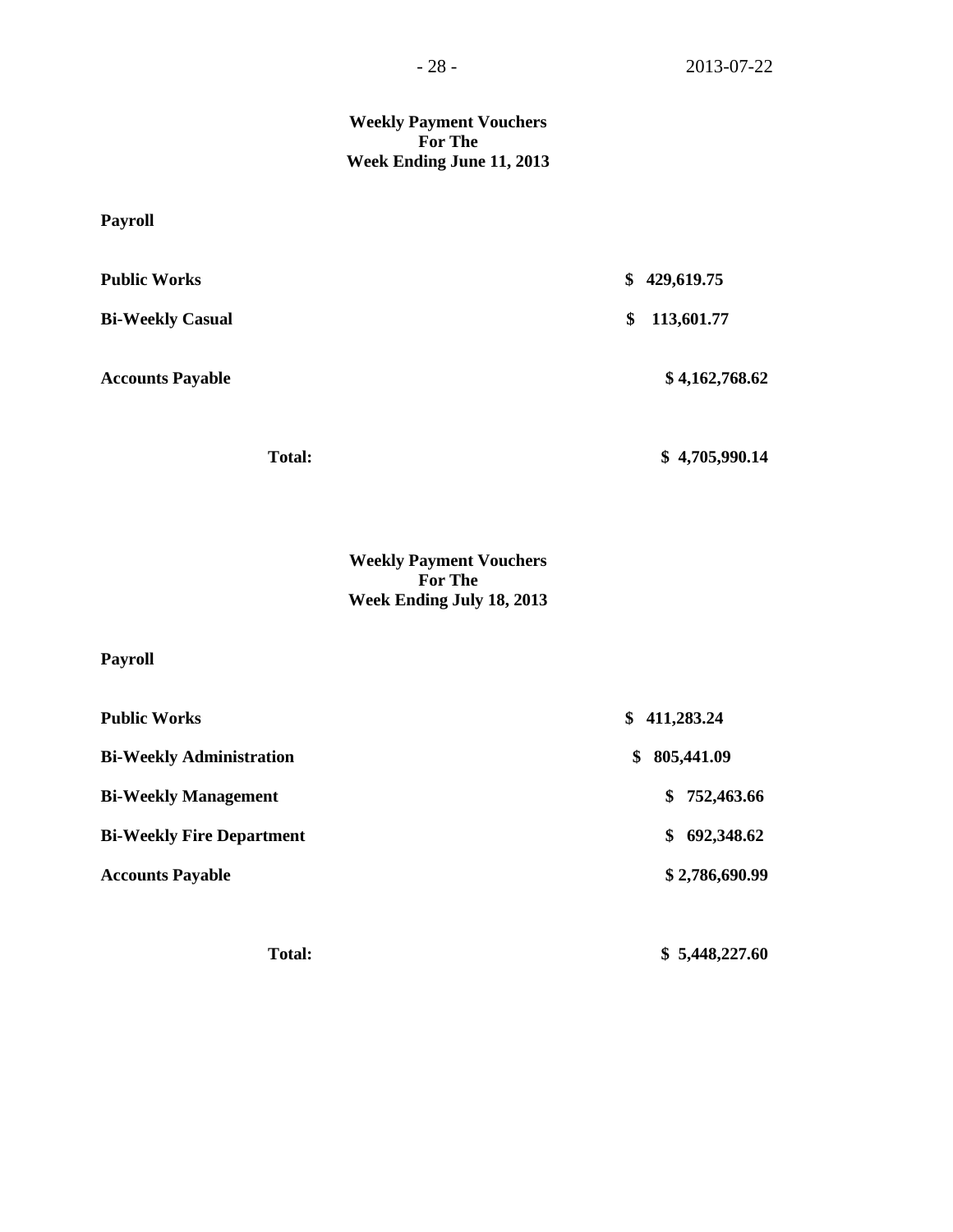## **Petition from Hatcher Street**

Councillor Hickman tabled a petition from residents of Hatcher Street complaining about the condition of some rental properties on the street and requesting Council enforce its property standards regulations.

## **Other Business**

## **Travel Authorization to Urban Municipalities Committee of MNL in Corner Brook**

Council considered a memo dated July 18, 2013 from the Deputy City Manager of Corporate Services & City Clerk requesting Council's authorization for the above noted travel.

## **SJMC2013-07-22/327R**

**It was decided on motion Councillor O'Leary; seconded by Councillor Breen: That travel authorization be approved for Deputy Mayor Duff to attend the meeting of the Urban Municipalities Committee of MNL in Corner Brook on August 16 and 17, 2013.** 

## **Repair of Bowring Park Caribou Monument**

Council considered a memo dated July 10, 2013 from the Deputy City Manager of Public Works regarding the above noted matter.

## **SJMC2013-07-22/328R**

**It was decided on motion Councillor Breen; seconded by Councillor Tilley: That Council approve the award of the contract for the repair of the Caribou Monument in accordance with the terms and conditions of the RFP to Newfoundland Bronze Foundry for the submitted bid of \$44,409 (HST) included.**

## **Margaret's Place Sidewalks**

Council considered a memo dated June 26, 2013 from the Deputy City Manager of Planning, Development and Engineering regarding the above noted.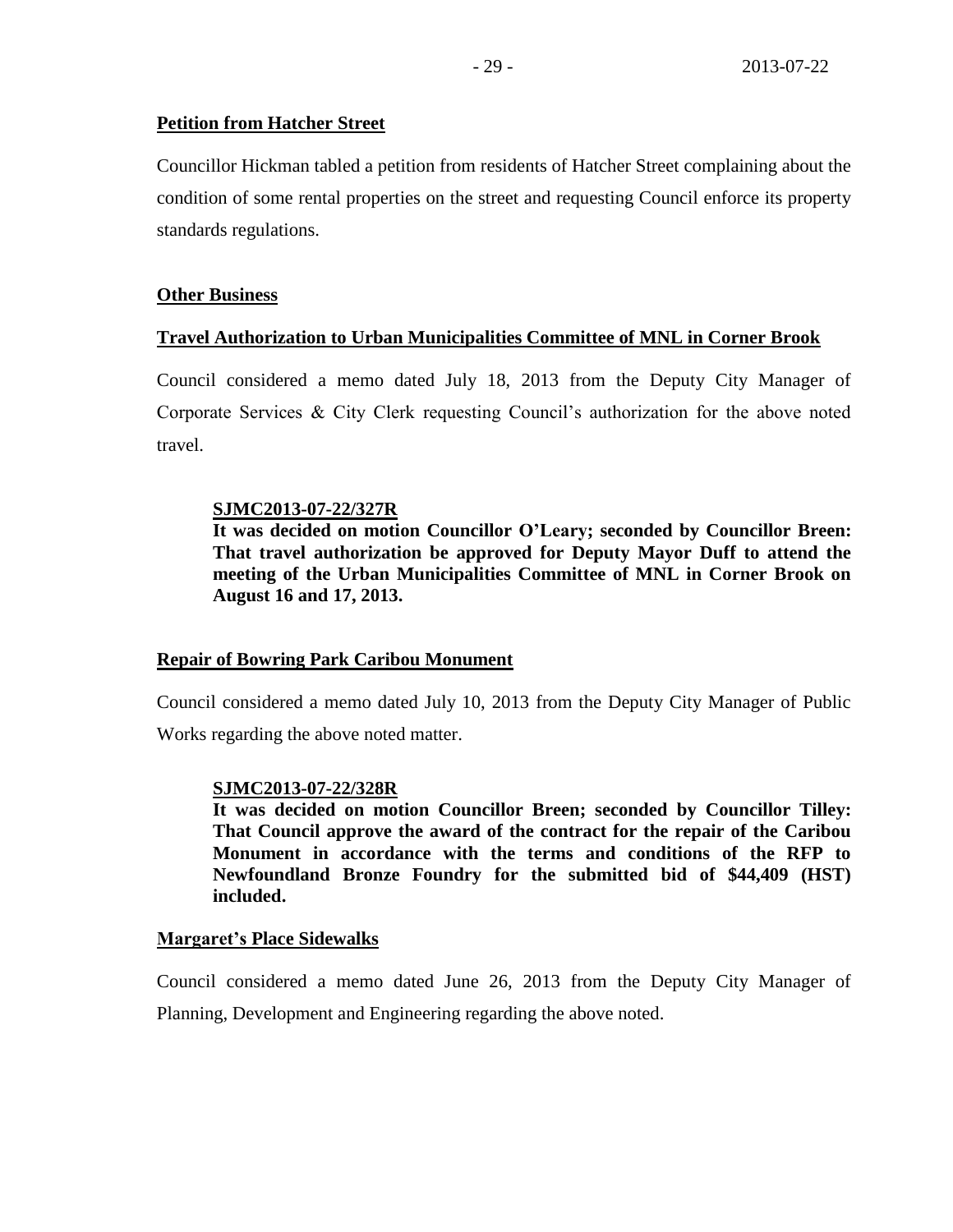#### **SJMC2013-07-22/329**

**It was decided on motion Councillor O'Leary; seconded by Councillor Duff: That Council approve the additional payment of \$37, 290 to the developer to cover the extra cost associated with the relocation of the sidewalk.**

#### **Assessment Policy**

Council considered a memo dated July 4, 2013 from the Director of Engineering regarding

the Assessment Review Policy.

## **SJMC2013-07-22/330R**

**It was decided on motion Councillor Breen; seconded by Councillor Hickman with Councillor Colbert abstaining: That the Assessment Policy be amended to require full cost recovery for construction of new streets, with an option to delay payment of assessments until sale or development of affected properties.**

## **Ratification of E Polls**

**1. SJMC2013-07-22/331R**

**It was decided on motion of Deputy Mayor Duff; seconded by Councillor Breen: That the following e-polls be ratified:**

- **i. Approval of Luncheon – Shad Memorial 2013**
- **ii. Approval of Tender – Riverhead WWTF Digester #2 – Gas Proof Liner LeGroupe Lefebvre M.R.P. Inc. @ \$1,722,391.20**

## **Mayor's Advisory Committee on Crime Prevention – Terms of Reference**

Council tabled the draft of the terms of reference for the Mayor's Advisory Committee on Crime Prevention prepared by the Director of Recreation, a copy of which is on file with the City Clerk's Department. Councillor O'Leary reiterated the concerns she expressed during the special meeting of Council wherein this matter was discussed, noting that there is a need for an outside perspective in the development of these terms of reference, particularly from the Community Services Council and other community organizations. Mayor O'Keefe assured that the terms of reference are flexible enough to engage the various organizations as the Committee sees fit.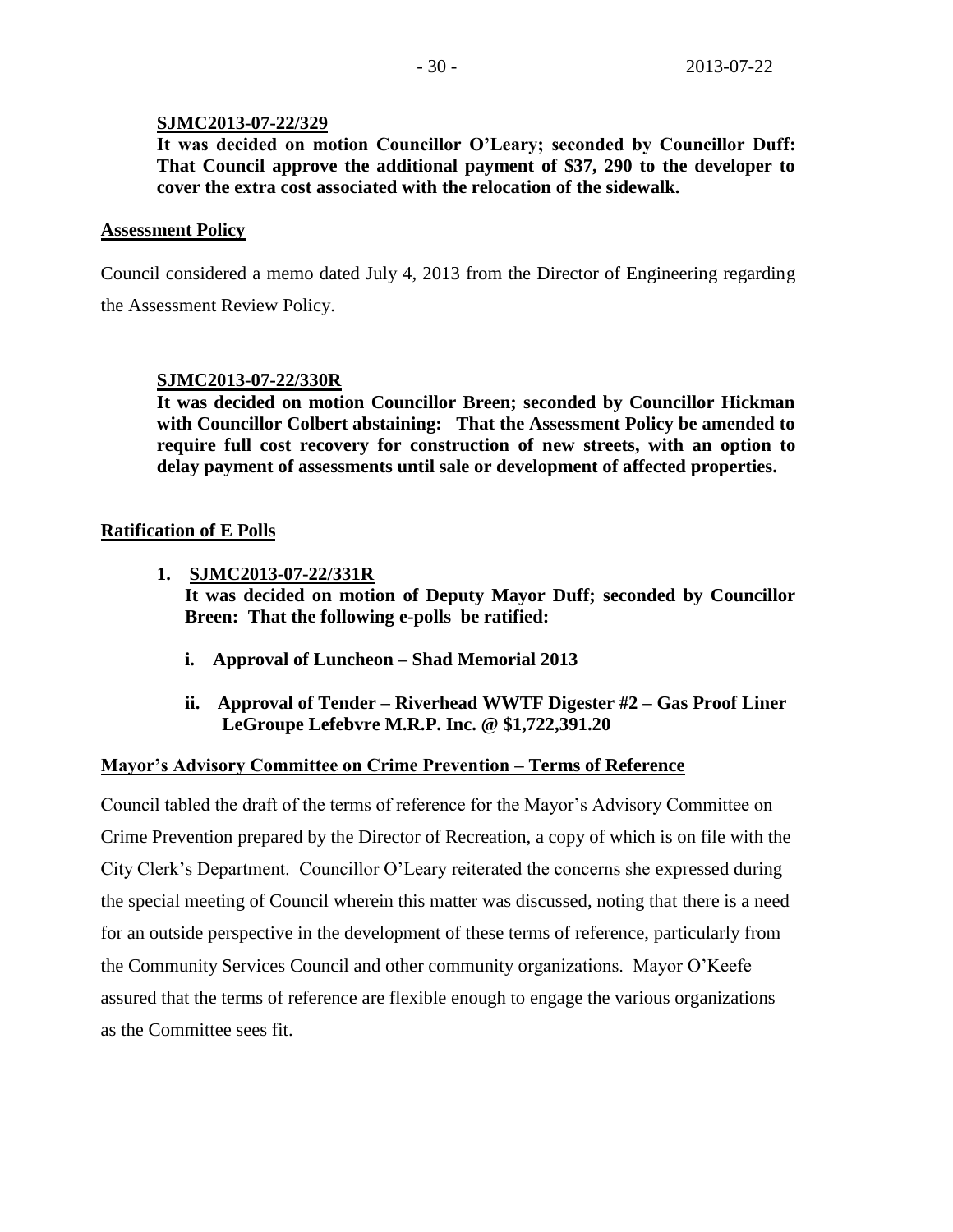#### **SJMC2013-07-22/332R**

**It was decided on motion Councillor Breen; seconded by Councillor Hickman: That the Terms of Reference for the Mayor's Advisory Committee on Crime Prevention be adopted.**

## **Councillor Collins:**

- Anticipated that the problems experienced with the pump house at the bottom of Densmore's Lane should be rectified once the Petty Harbour Long Pond supply comes on stream.
- Referenced a number of tender projects that will be awarded, particularly the Southlands Community Center and Kilbride sidewalks.

## **Councillor Tilley:**

- Referenced the public meeting recently held with his constituents regarding the following matters:
	- o Mary Brown's drive through on Topsail Road
	- o Approval of the six storey apartment building on Topsail Road

## **Councillor Galgay:**

 Received a number of complaints from residents surrounding the property formerly occupied as the nurses' residents on the Grace Hospital grounds with regard to dysfunctional activities taking place there. The property is in the jurisdiction of the Provincial Government and the Deputy City Manager of Development, Planning and Engineering is requested to write the appropriate department to investigate the situation and consider security measures.

## **Councillor Hickman:**

• Northern Pond Road which parallels the Trans Canada Highway across from Paddy's Pond is not treated for dust. The matter was referred to the Deputy City Manager of Planning, Development and Engineering for investigation.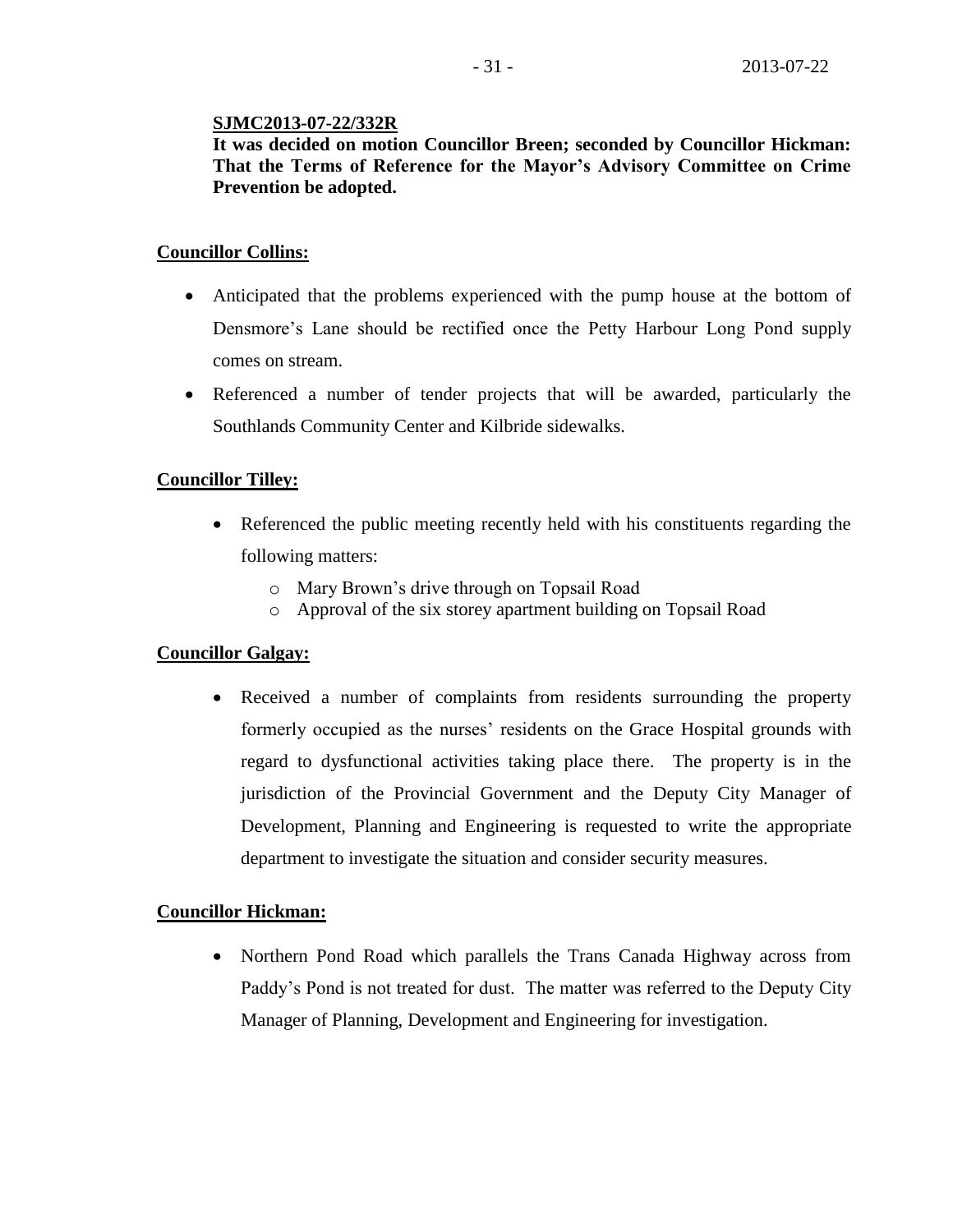## **Councillor O'Leary:**

- Referenced the number of cultural activities taking place this past weekend, notably the Teddy Bears' Picnic, the Pride parade, the food fishery and the Shea Heights Festival.
- Questioned if the documentation related to organizational restructuring which was referred to the special meeting of council is now a public document. The City Manager advised that it is not yet, as Council's still needs1 to deliberate on the matter which was deferred during today's special meeting.
- Proposed that the appointment of standing committee chairs for the new Council be put forth during the public meeting of Council and not prior to so as to facilitate enhanced transparency.
- Referenced the number of vehicle break-ins occurring at the Lion's Park Chalet and the ReMax Center. The matter was referred to the Deputy City Manager of Planning, Development and Engineering to determine solutions to enhance security in the area, particularly the installation of lighting.

## **Deputy Mayor Shannie Duff**

• Thanked the volunteers at Rogers Cable for their tremendous work in providing coverage of the public Council meetings.

## **Mayor O'Keefe:**

• The parents of St. Peter's Elementary in the City of Mount Pearl have organized a public demonstration for Friday, July  $26<sup>th</sup>$  at 8:00 a.m. to bring public awareness to capacity and overcrowding issues in the school. Councillor Collins and the Mayor have been working with the parents in this regard, noting that approximately half the student population comes from the Southlands area.